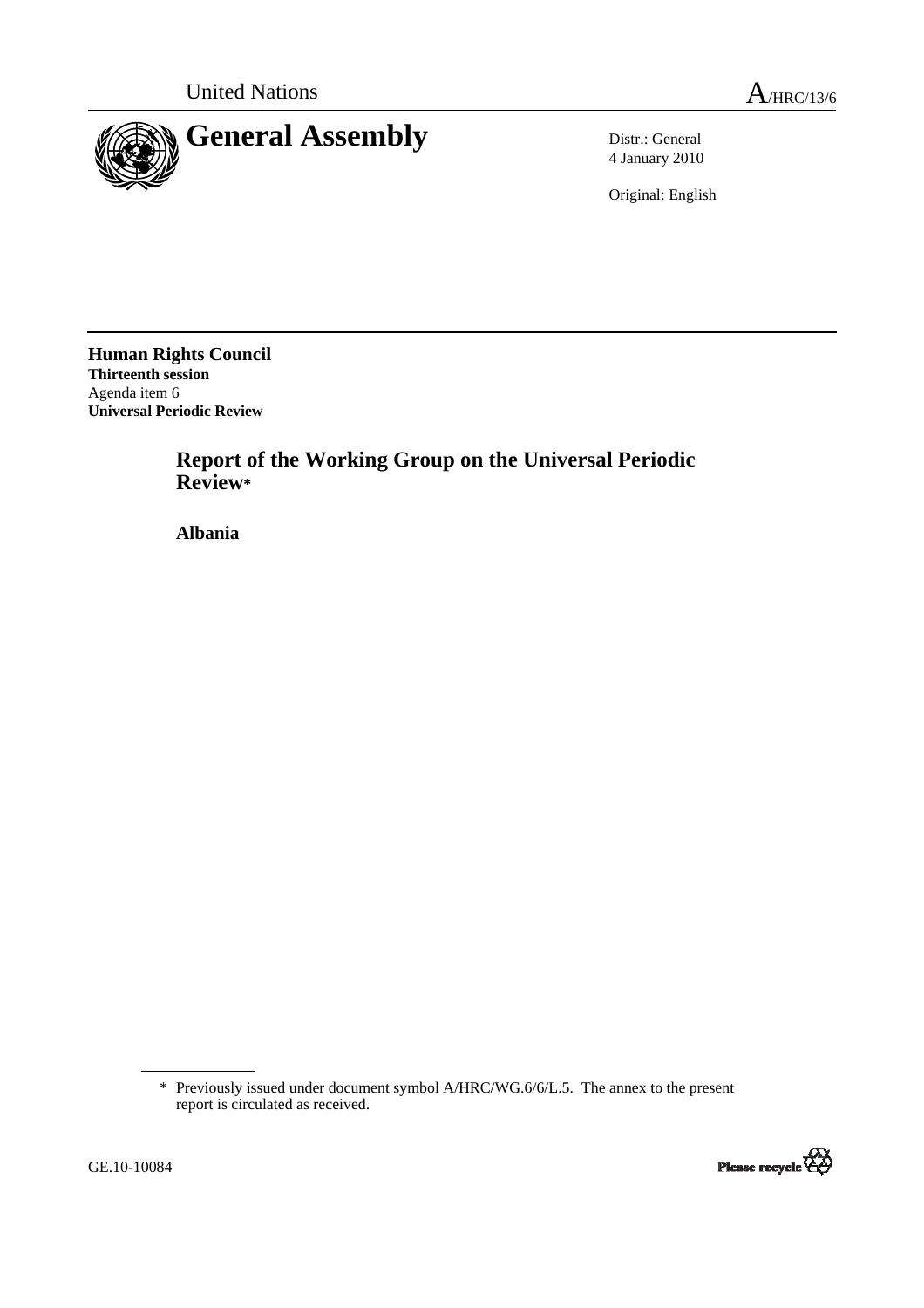### **A/HRC/13/6**

# Contents

|       |    |    | Paragraphs | Page           |
|-------|----|----|------------|----------------|
|       |    |    | $1 - 4$    | 3              |
|       |    |    | $5 - 66$   | 3              |
|       |    | А. | $5 - 7$    | 3              |
|       |    | В. | $8 - 66$   | $\overline{4}$ |
|       | Н. |    | $67 - 72$  | 13             |
| Annex |    |    |            |                |
|       |    |    |            |                |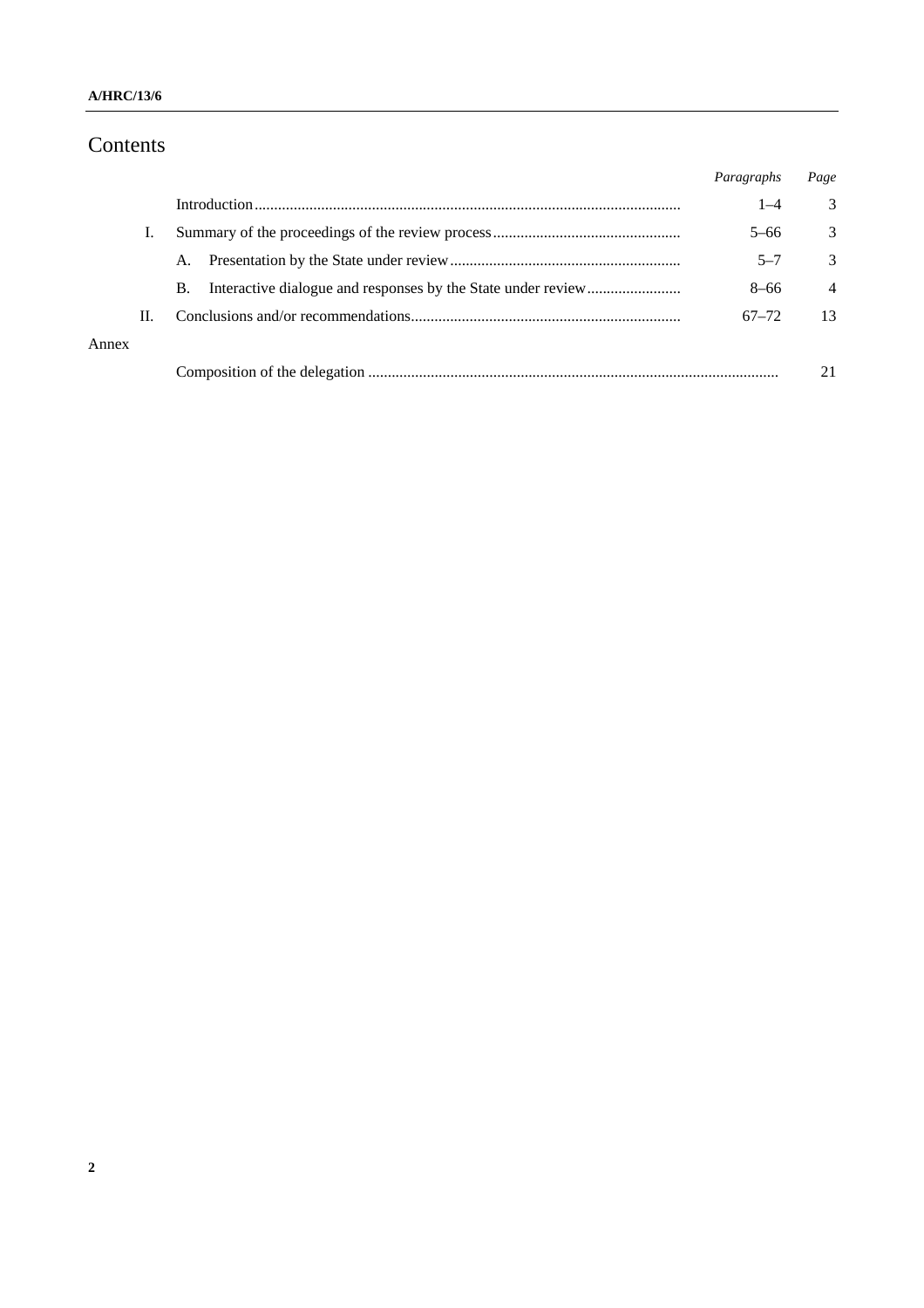# **Introduction**

1. The Working Group on the Universal Periodic Review, established in accordance with Human Rights Council resolution 5/1 of 18 June 2007, held its sixth session from 30 November to 11 December 2009. The review of Albania was held at the 6th meeting, on 2 December 2009. The delegation of Albania was headed by H.E. Genc Pollo, State Minister for Reforms and Relations with the Parliament. At its meeting held on 4 December 2009, the Working Group adopted the present report on Albania.

2. On 7 September 2009, the Human Rights Council selected the following group of rapporteurs (troika) to facilitate the review of Albania: Mauritius, Russian Federation and United States of America.

3. In accordance with paragraph 15 of the annex to resolution 5/1, the following documents were issued for the review of Albania:

 (a) A national report submitted/written presentation made in accordance with paragraph 15 (a) (A/HRC/WG.6/6/ALB/1);

A compilation prepared by the Office of the High Commissioner for Human Rights (OHCHR) in accordance with paragraph 15 (b) (A/HRC/WG.6/6/ALB/2);

 (c) A summary prepared by OHCHR in accordance with paragraph 15 (c) (A/HRC/WG.6/6/ALB/3).

4. A list of questions prepared in advance by Argentina, the Czech Republic, Germany, Hungary, Latvia, the Netherlands, Sweden and the United Kingdom of Great Britain and Northern Ireland was transmitted to Albania through the troika. These questions are available on the extranet of the Working Group.

# **I. Summary of the proceedings of the review process**

#### **A. Presentation by the State under review**

5. Genc Pollo, State Minister for Reforms and Relations with the Parliament, believed that the universal periodic review is an additional opportunity to promote and uphold human rights and fundamental freedoms universally. Albania's example is perhaps the clearest case indicating that the shift from a closed totalitarian to an open democratic society is associated with a major and positive release of energies by each individual in the political, economic and social area. Not more than two decades ago, Albania was going through a sort of a disastrous mixture of totalitarianism and isolation, which made it the most impoverished and the most oppressed country in all Europe. After t 1992, the policy of the Albanian State in observing human rights was based on the two pillars: setting up a whole corpus of legal and sub-legal acts, which would enshrine and ensure individuals' rights and freedoms; and setting up special State structures, which on one hand would overview the fulfillment of the obligations undertaken in the context of international conventions or even in the framework of domestic legislation and on the other hand, would highlight for the benefit of the State authorities the difficulties or the problems faced in observing human rights, proposing at the same time legal and organizational measures for their solution. The adoption of the Constitution in 1998 marked a significant juridicalinstitutional development on human rights in Albania. In over 40 articles, the Constitution addresses in a detailed way human rights and fundamental freedoms. The right to life, freedom of expression, freedom of press, the right to information, freedom of consciousness and religion, personal freedom, the right to privacy and other rights represent today the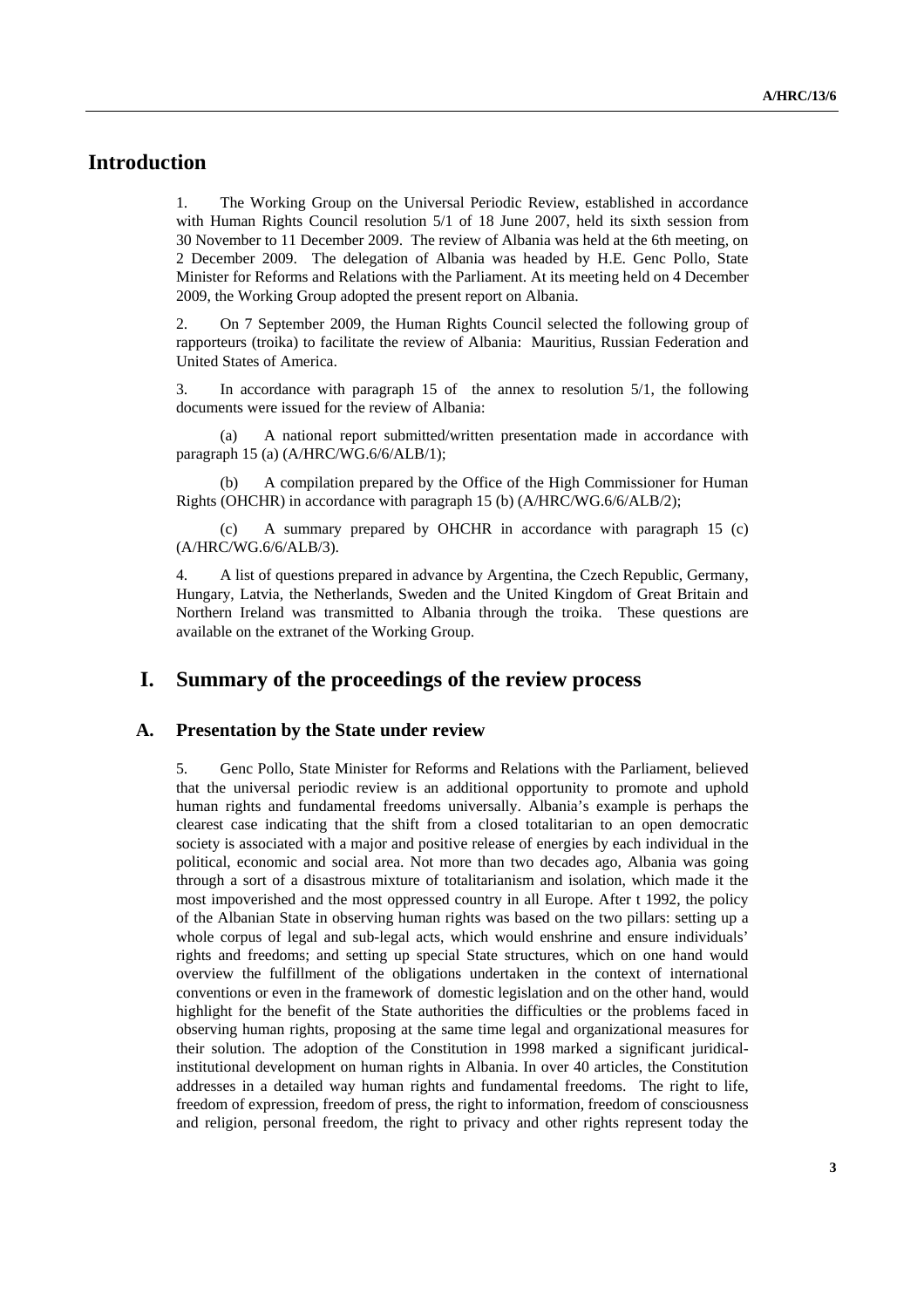underlying safeguards of a legal and institutional system, which upholds human rights. The right to information, as defined in article 23 of the Constitution, improves the contents of relevant articles in the Universal Declaration of Human Rights and the International Covenant on Civil and Political Rights. The same applies to the right specified in article 35 of the Constitution, which deals with the protection of personal data, so that they would not become public. It is also worth mentioning that, considering the right to life as a basic principle from which all other rights emanate, Albania has joined that group of States which have ratified Protocols 6 and 13 of the European Convention on Human Rights, abolishing capital punishment under any circumstance, in war or peace. Albania has acceded to and ratified almost all human right conventions in the context of the United Nations and the Council of Europe. The purpose of this commitment relates to the basic goal of the Albanian State to meet and implement the highest standards in the area of human rights. Article 122 of the Constitution serves this end; under this article, all conventions or agreements ratified by the Albanian Parliament become part of domestic law and, moreover, they prevail over the latter. Apart from courts of all levels, a special place in upholding human rights is played by the Constitutional Court. In its capacity of ensuring compliance with the Constitution, the Constitutional Court also has s jurisdiction to review complaints filed by individuals for the protection of their constitutional rights. In over 10 years of activity in Albania, the Ombudsman institution has become a fundamental element of the human rights infrastructure. A mediator between administration and individual, the Ombudsman and its activities in Albania are regarded as very useful for a better administration.

6. The specialized structures of the State Police, during the last four years, have cracked down on 108 criminal groups involved in the distribution of narcotic substances or prostitution. Corruption, as a typical phenomenon in all post-communist societies, has also affected the country for years. The Albanian Government is convinced that corruption can be successfully combated only through vigorous legal and organizational measures designed to disrupt its sources, which in their essence affect human rights. The preparation of a clear strategy on combating corruption has already yielded fruit. Specialized anticorruption structures are attached to the Prime Minister's Office, the Ministry of the Interior, the Ministry of Finance and others. As to the field of education, the Government has taken concrete measures for the eradication of corruption and has endorsed the legislation for the organization of exams at universities.

7. The Government extends its utmost consideration and appreciation for the non-profit organizations operating in Albania. The major mission of these organizations in promoting democracy becomes even more important in a society with a background such as that of Albania. Not only their efforts to educate citizens concerning respect for and awareness of human rights, but their utmost commitment to documenting infringements of human rights and pressing for measures against the perpetrators, constitute an important contribution. The Government assures its support to all legal initiatives whose essence is the improvement of human rights standards in Albania. Finally, the Minister, on behalf of the Albanian Government, extended officially an open invitation for all special procedures mandate-holders who would like to visit the country in the framework of their respective mandates. This invitation confirms once again the confidence Albania has in the international institutions monitoring the observance of human rights and the conviction that only through transparency and reflection can the highest standards in this area be met.

### **B. Interactive dialogue and responses by the State under review**

8. A large number of delegations welcomed the progress achieved in legislative and institutional reform, which would help reinforce the enabling environment for the full respect for all human rights. They also welcomed Albania's ratification of most of the main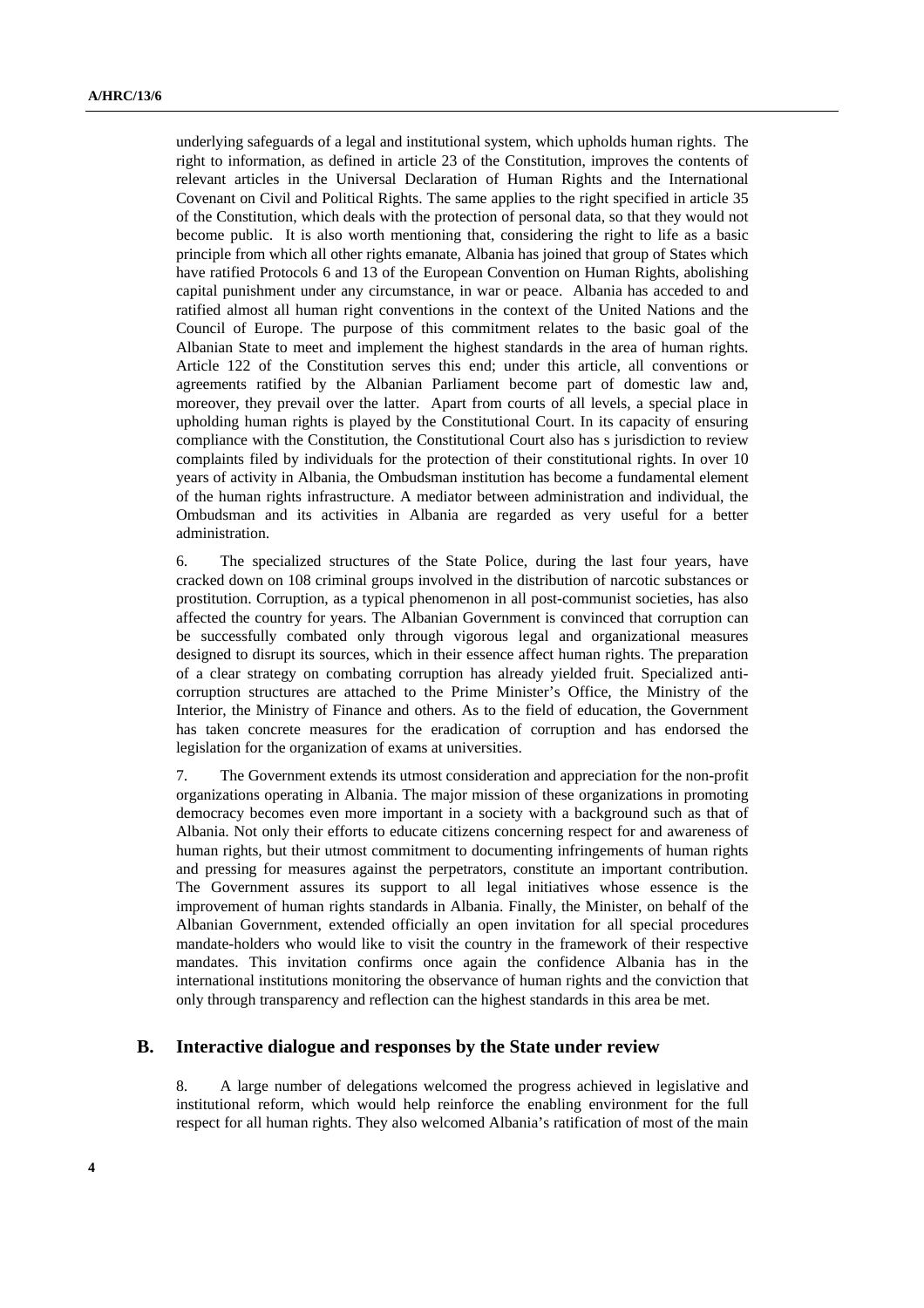United Nations human rights instruments and the invitation extended to the special procedures.

9. Belgium welcomed the constitutional enshrinement of fundamental rights and the establishment of the Ombudsman institution. It noted that the lack of statistical data undermined a definition of effective strategies for human rights purposes. When strategies were designed, they were not accompanied by implementation plans, financial resources or appropriate evaluation mechanisms. It also noted that the State structures remained weak and were often marked by corruption, lack of transparency and effectiveness, lack of training of officials and interference of political authorities in the judiciary and administrative matters and lack of implementation of judicial decisions. Belgium made recommendations.

10. Egypt commended Albania's achievements in combating trafficking in human beings, and efforts made in protecting children's rights, including combating child labour. Egypt asked for further information on progress made and lessons learned related to protection of children's rights and feedback on how measures on combating child labour work. Egypt made recommendations.

11. Algeria, noting the adoption of the national strategy for gender equality and domestic violence for 2007-2010 and of the law on measures against domestic violence in 2006, enquired about tangible results of the implementation of these measures. It referred to the fight against smuggling and trafficking of persons as a constant concern for Albania and welcomed the adoption of a comprehensive legal framework, the establishment of institutions for the care and rehabilitation of victims, the formulation of strategies and action plans and tangible results such as the dismantling of more than 200 groups. Algeria made recommendations.

12. Canada welcomed recent amendments to the criminal code reinforcing protection for children and a law on gender equality aimed at increasing the representation of women in public life. It noted that protection of women against domestic violence and protection of children against exploitation remained weak and that challenges remained in combating human trafficking. It further acknowledged Albania's efforts to consolidate property rights. It also noted that important challenges remained and more work was required in the area of prison reform. While welcoming the plan to improve the living conditions of Roma and to address challenges related to their employment, education and housing, Canada noted that greater efforts at implementation were required. Canada made recommendations.

13. France enquired about measures undertaken by Albania to improve equality between men and women in political as well as in professional life, and to end torture and arbitrary detentions reported by the Human Rights Council and several non-governmental organizations. France also asked the Albanian delegation about concrete results of the implementation of national strategies to promote gender equality and combat domestic violence and discrimination against Roma. France made recommendations.

14. Turkey appreciated the consistent efforts of Albania towards the establishment of democratic institutions and the steady progress in the field of human rights. It noted the adoption of the National Strategy for Children for 2005-2010 and its action plan, and the establishment of the Inter-ministerial Committee of Children's Rights in 2007. In relation to the establishment of the National Council on Disability Issues in 2005, Turkey enquired whether Albania considered becoming a party to the Convention on the Rights of People with Disabilities. It encouraged Albania to maintain its human rights-related efforts, particularly in the field of gender equality and prevention of child labour. Turkey made a recommendation.

15. Brazil enquired about (a) the main steps taken and the shortcomings identified by Albania regarding economic, social and cultural rights, especially in the areas of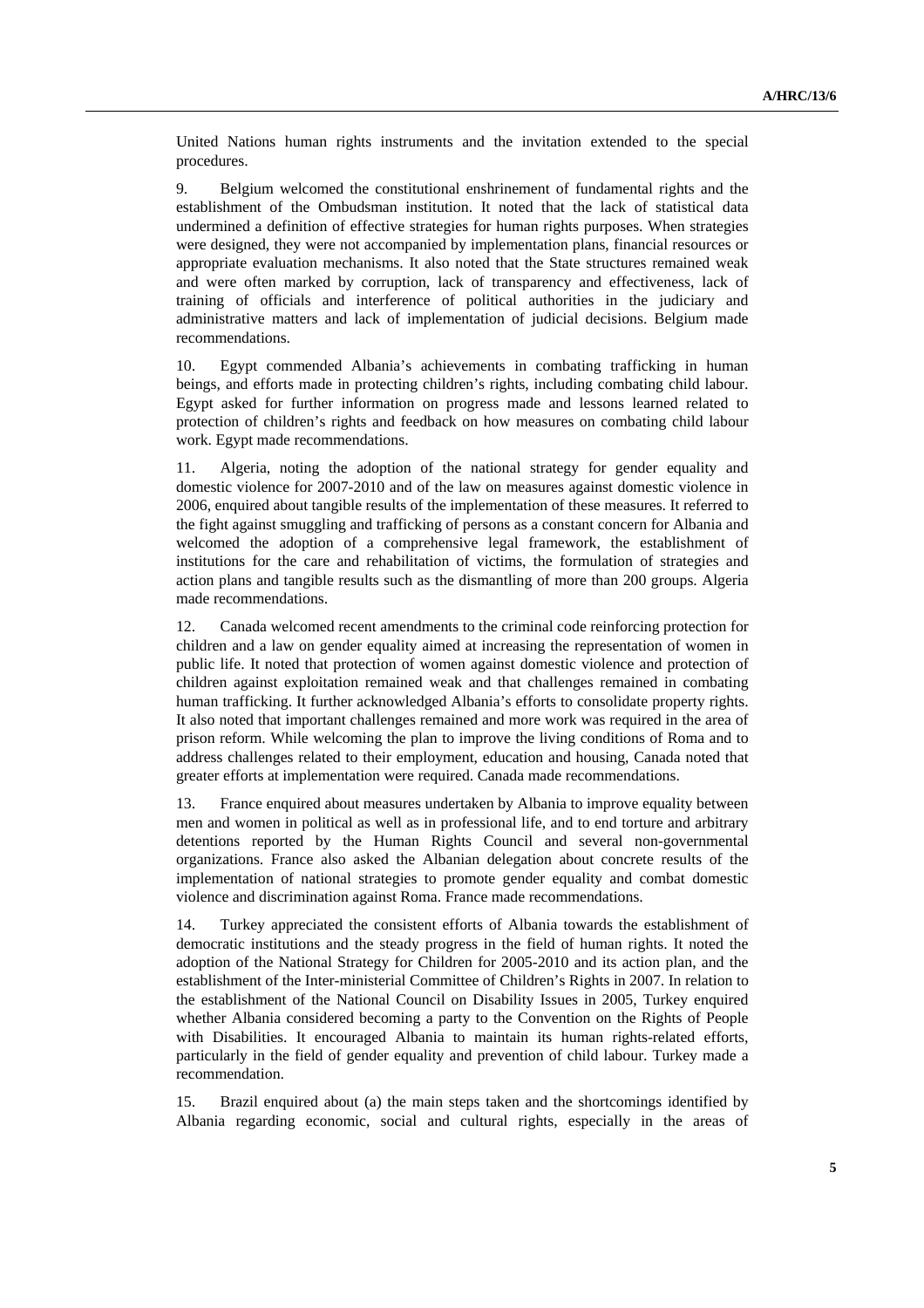unemployment and combating poverty and migration; (b) the main steps taken to fulfill the rights of the child and the rights of women and to combat all forms of discrimination; (c) the main steps to address the issue of customary law and traditional codes of *Kanun*; and (d) the urgent need identified in the area of cooperation focused on human rights. Brazil made recommendations.

16. The Russian Federation noted that the national report demonstrated serious efforts by Albania in a number of areas. As to the experience of Albania in anti-corruption, it asked for detailed information on the work of State procurement agencies. The Russian Federation made recommendations.

17. Chile recognized Albania's important efforts to reduce poverty indexes and underscored its efforts to adhere to the main international human rights instruments. Chile made recommendations.

18. Denmark expressed concern about allegations of arbitrary arrests and detentions, illtreatment of detainees in police custody and the use of torture to extract confessions from suspects. Denmark noted the concern of the Committee against Torture that a climate of de facto impunity prevails for law enforcement officials who commit acts of torture and illtreatment. Denmark also enquired about the measures taken to counter all acts of torture and other cruel, degrading and inhumane treatment. Denmark made recommendations.

19. The delegation noted that the law on gender equality adopted in 2008 introduced a quota for women, which resulted in a 16.6 per cent increase of the number of women members of Parliament, and stated that the participation of women in the next municipal elections is expected to further increase. It reported that the adoption of a law on measures against domestic violence in 2006 led to 456 cases of domestic violence being brought before courts and 162 acted on, including by the issuance of orders of protection. The plan of action for the National Strategy on Gender Equality and Violence 2007-2010 aims at ensuring the implementation of the legal framework and its review, taking into account experiences and new challenges. The delegation referred to the implementation of programmes for gender equality and the promotion of the employment of women, including from particularly vulnerable groups, in the private and public sectors.

20. With respect to corruption, the delegation stressed Albania's determination to eradicate this phenomenon. Full-fledged strategies with action plans are in place and, whenever necessary, the legislation is brought into line with relevant United Nations and European conventions The training of judges, prosecutors and police together with systemic reforms have led to changing officials' understanding of their role. The Government is determined to fight impunity and to ensuring equality before the law.

21. While the freedom of expression is guaranteed by the Constitution, the Parliament is considering a law on audiovisual media to bring it into line with the acquis communautaire with the assistance of the European Union and the Council of Europe. According to a Government policy, members of the executive should refrain from filing law suits in the case of slender and libel of journalists and limit themselves to rectifying by explanatory statements. The decriminalization of libel through amending the penal code requires a qualified majority.

22. Albania has ratified most international human rights instruments and intends to ratify the Convention on the Rights of Persons with Disabilities. Torture is strictly prohibited and punishable by law, and there are several cases where law enforcement personnel subjecting detainees to inhuman treatment were discharged from their functions, prosecuted and convicted. Training programmes are provided for police officers and other law enforcement personnel.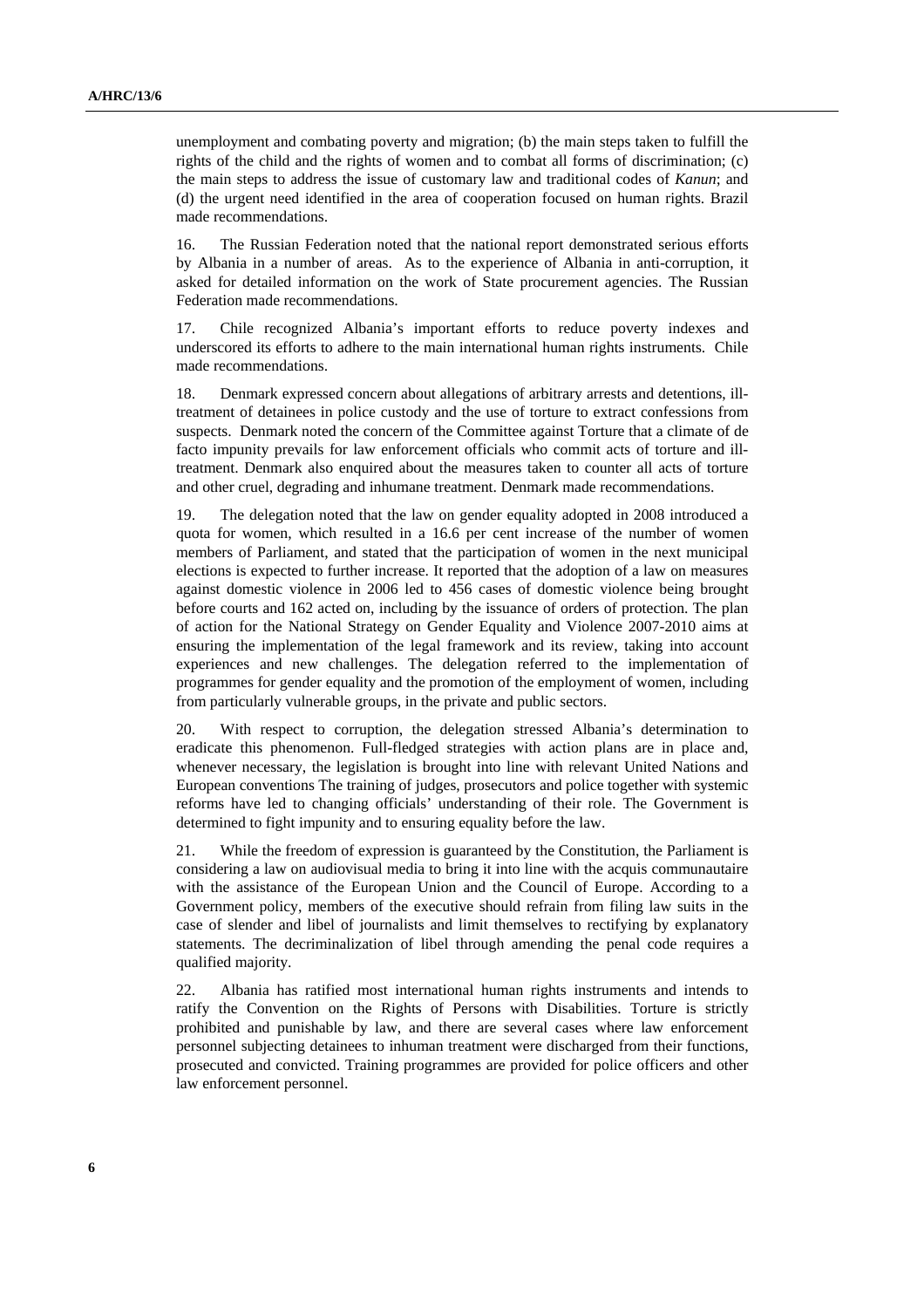23. The delegation refuted the current application of the *Kanun*, which was applied in certain parts of Albania in medieval times, noting rather the need, in certain rural or poor areas, to improve enforcement of the laws.

24. Bahrain noted important steps taken by Albania for the protection and promotion of human rights, particularly the ratification of international and regional instruments and efforts for promotion of gender equality. Bahrain requested further information on measures the Albanian Government undertook to eliminate gender discrimination.

25. The United States of America noted the establishment of a Media Monitoring Board to oversee media matters during elections, but also noted that this body was neither sufficiently robust nor effective during the recent parliamentary elections in June 2009. It recognized Albania's actions to end exploitative child labour, including changes to the penal code to categorize exploitative child labour as a crime, the signing of a five-year memorandum of understanding with the International Labour Organization (ILO) to eliminate child labour and the launching of phase two of the Child Labour Monitoring System. It made recommendations.

26. Italy noted concerns expressed at the persisting phenomenon of corruption in public administration and lack of the independence of the judiciary. While commending Albania's efforts to enhance the efficiency of the civil service and fight corruption, Italy asked how the Government intends to address these concerns. It also noted the lack of specific detention facilities for minors who have to serve their sentences together with adult detainees. Italy further welcomed the ongoing efforts to ensure effective gender equality such as the adoption of a law reserving a quota of at least 30 per cent of posts to women in public administration. Italy expressed confidence that the Albanian authorities will speed up the adoption of the law on domestic violence and to establish a monitoring mechanism for the implementation of gender equality policies both in the public and private sectors. It made a recommendation.

27. The Czech Republic welcomed Albania's good cooperation with human rights mechanisms and the adoption of the National Strategy on Children's Rights. The Czech Republic made recommendations.

28. The Libyan Arab Jamahiriya noted that the adoption of a series of laws to ensure human rights protection, and welcomed the establishment of an Ombudsman as an important step towards protecting citizens against abuses. It made a recommendation.

29. Austria noted that traditional concepts of justice known as *Kanun* persisted in some parts of the country and collided with norms of national and international law. Examples include a low status of women, domestic violence against women and children and honour killings. It also noted that most children in institutional care came from a poor and rural family background, and that children in institutional care typically left at the age of 14 to 15 often facing social stigmatization, poverty and inadequate access to quality education. Austria made recommendations.

30. Mexico noted the legal and institutional progress in several areas, including promotion of gender equality, protection of rights of minorities, persons with disabilities and children, combating domestic violence, torture and trafficking in human beings, and establishment of an ombudsman institution. Mexico made recommendations.

31. Spain recognized the legislative and constitutional reform undertaken since the regime change in the 1990s, particularly the re-establishment of the freedom of religion and belief and the adoption of a democratic constitution in 1998. It welcomed the substantive legal framework and the abolition of the death penalty for all crimes. It enquired about the Government's intention to sign and ratify the Optional Protocol to the International Covenant on Economic, Social and Cultural Rights (OP-CESCR) and the results yielded by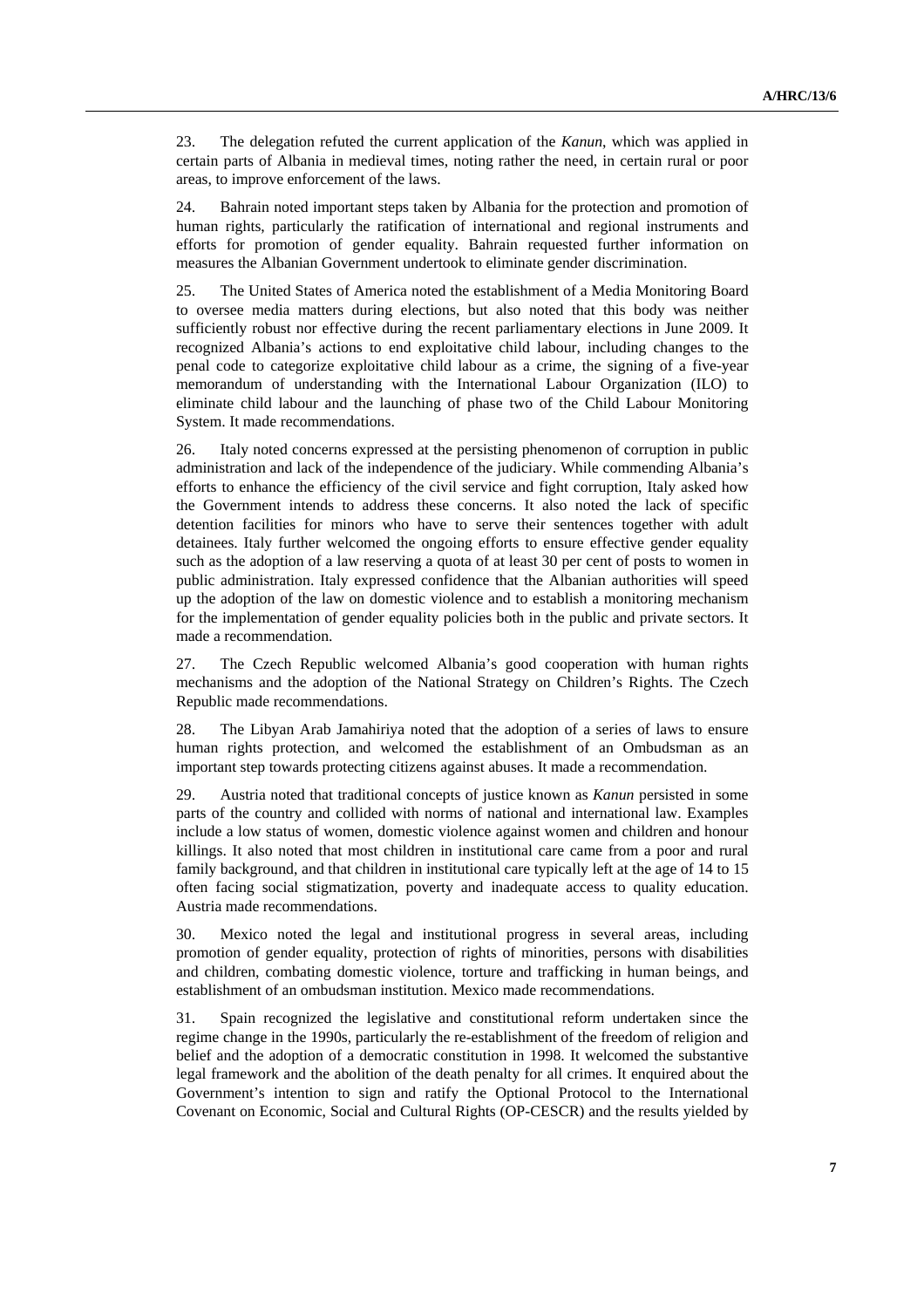the national action plan (2005-2007) in the fight against trafficking in persons. Spain made recommendations.

32. Serbia requested further information on the measures taken to protect and respect rights of national minorities, particularly the Serbian minority in the country. Serbia encouraged the Government to seriously consider and implement recommendations as stipulated in paragraph 16 of the summary prepared by OHCHR (A/HRC/WG.6/6/ALB/3) with particular attention to the alleged trafficking in human organs.

33. Sweden welcomed Albania's efforts to address discrimination against women and to guarantee freedom of expression and the press. Sweden expressed concerns regarding prison conditions, protection of property rights, and labour and trade union rights. Sweden made recommendations.

34. Germany noted reports, including by the Human Rights Committee, the Committee on Economic, Social and Cultural Rights and the Committee on the Elimination of All Forms of Discrimination against Women, of discrimination against women, particularly under customary law and traditional codes of conduct and asked about the measures taken in that regard. Germany made recommendations.

35. Bosnia and Herzegovina noted the improvements regarding the issue of minorities, confirmed by the fact that the Constitution considers minorities as an indivisible part of the Albanian society, ratification of the Framework Convention for National Minorities by Parliament, existence of cultural associations to preserve and protect their culture and identity, and political representatives of the minorities in the Parliament since 1992. It further noted the continuing economic and political challenges and poverty, which constituted a burden for the country. It made a recommendation.

36. The Netherlands acknowledged Albania's efforts in promoting gender equality, and it further expressed concerns on several laws that may, in practice, result in discrimination against women. The Netherlands also expressed concern about violations of human rights based on sexual orientation or gender. It made recommendations.

37. Norway welcomed the adoption of the Laws on Gender Equality and Domestic Violence and the inclusion of a 30 per cent quota of women on the new Electoral Code, as well as the State's commitment to adopt a Law on the Rights of the Child and its principled support for a comprehensive anti-discrimination law. Norway understands that certain categories of children in Albania, especially those living in remote areas, Roma, orphans, juveniles in detention and children with disabilities are often not provided with adequate conditions for personal development, thus remaining entrenched in their marginalization and vulnerable to various forms of exploitation. It appreciated Albania's efforts to improve the conditions for prisoners. Norway made recommendations.

38. Uruguay welcomed the establishment of the Inter-ministerial Committee on the Rights of the Child and stressed the importance of coordination, particularly with civil society. Uruguay requested more details on concrete measures and the results achieved under Albania's National Strategy for Children (2005-2010) and the 2008 strategy for foster care for needy children. Uruguay noted the Law (8143) on the situation of orphans, girl children and adolescents, under which they have the right to have support of various types such as financial assistance, fellowships, and free access to services. Uruguay enquired about measures taken to ensure resources that are available to implement these types of support and to carry forward effective policies of public care for these children until the age of 18 years. Uruguay made a recommendation.

39. Israel noted several steps undertaken by Albania for the protection and promotion of human rights, which includes ratification of main international and regional human rights treaties, establishment of the State Minority Committee, and prioritizing the minority issues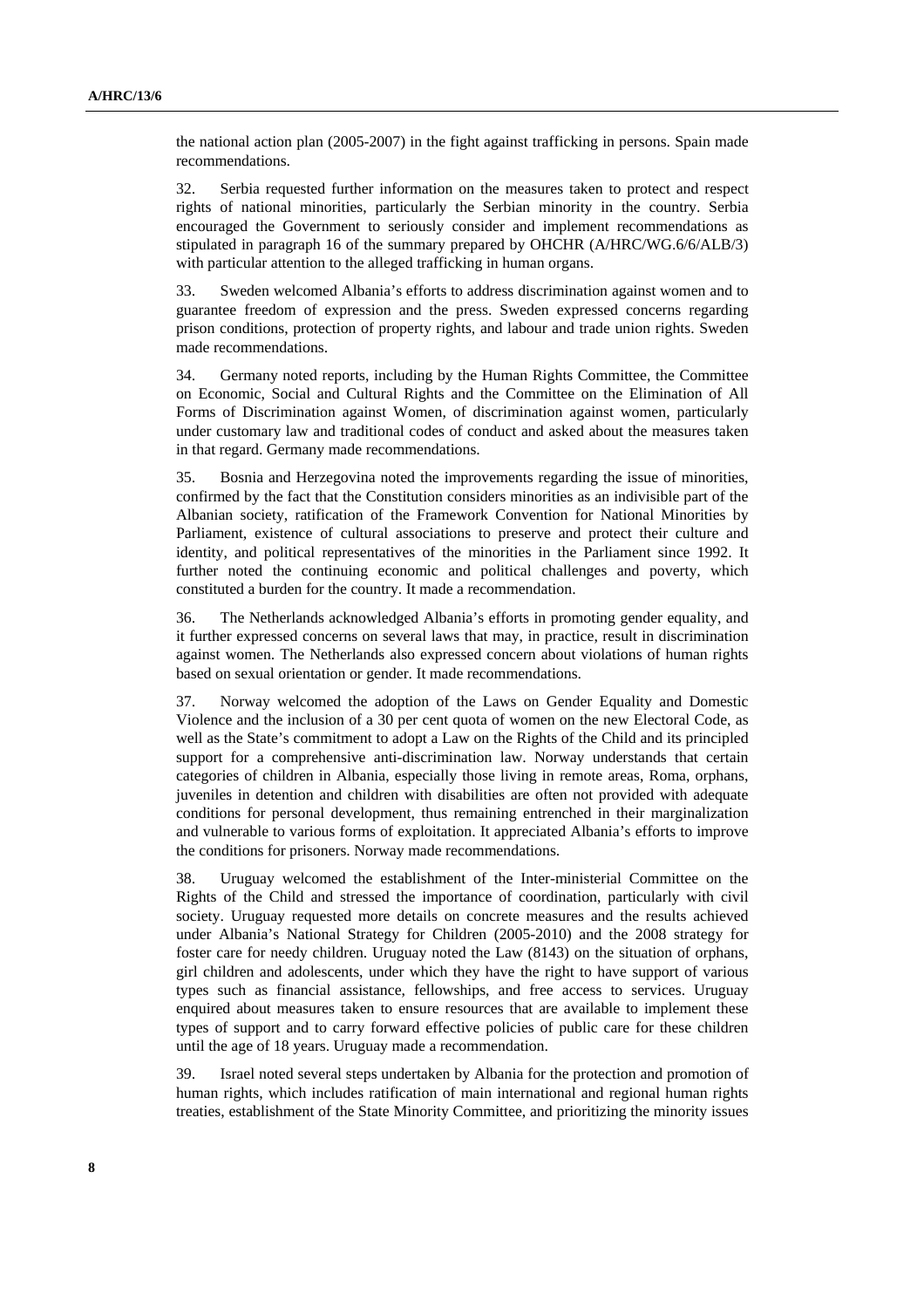on economic, social and educational development. Israel asked if Albania considered integrating various laws addressing issues of minorities into a single one. Israel made recommendations.

40. Montenegro commended Albania for its readiness to fulfill international obligations and to promote and protect human rights. It noted that the Albanian minority in Montenegro and the Montenegrin minority in Albania live in peace and harmony, representing a bridge in the relations between two countries which jointly strive to European and Euro-Atlantic integration.

41. Poland appreciated the achievements made in tackling the problem of trafficking in human beings, including through the adoption of relevant legislative, institutional and policy frameworks. It enquired about the measures taken and being envisaged to implement the recommendations of the Special Rapporteur on the sale of children, child prostitution and child pornography in 2005 and the steps to be taken to enhance the cooperation with other stakeholders such as non-governmental organizations in the fight against trafficking in human beings. Poland made recommendations.

42. China commended Albania for carrying out wide consultation with various stakeholders in preparation of its national report and for the progress made in various areas, including protection of rights of children, women and Roma, fight against discrimination on various grounds and trafficking in human beings, effective cooperation with the international community. Considering that Albania faces a challenge of children exploitation, China asked about measures the Albanian government had undertaken or plans to initiate to address this challenge.

43. The former Yugoslav Republic of Macedonia welcomed the attention given by Albania to minority issues and the establishment of the National Committee on Minorities under the Prime Minister and noted the progress made in combating poverty. Noting remaining challenges in the social sphere, it encouraged Albania to continue working on remedial measures to address regional disparities that affect the equal enjoyment of economic, social and cultural rights and to pursue efforts in the field of education.

44. The delegation stated that Albania has recognized trafficking as a phenomenon since 2001 when it ratified the United Nations Convention against Transnational Organized Crime and its Optional Protocol and its criminal code has been amended to be in conformity with this and other instruments. Amendments to the Criminal Code concern forced child labour, child begging, pornography with minors and trafficking in minors, including sale of children by parents. Albania developed several programmes against trafficking in persons, adopting and implementing anti-trafficking strategies of biennial length. Other programmes, like those concerning unemployment, reduction of school leaving, and empowerment of minorities, in particular Roma, have indirect effects. Assistance services for victims are improved by the guidelines for implementing the social care standards for trafficked persons through, among others, the increase of financial resources for the national shelter in Tirana. Assistance is also provided after the victims leave the shelters. Albania has five reception and reintegration centres which offer short, medium and long-term assistance and reintegration to victims of trafficking. In order to track cases of trafficked persons, including their identification, a database has been operational since September 2008. This system has enabled 55 persons to be identified and assisted in 2009 so far. The draft law to amend the law on prevention of organized crime is being adopted by the Parliament; amendments will include, inter alia, confiscation of assets owned by perpetrators of trafficking and compensation of victims. Positive prevention measures include awareness programmes for the general public, improving the capacities of law agencies dealing with this phenomenon and informing people about legal migration and employment abroad. A law on the improvement of the legal framework for the protection of witness and collaborators creates a legal flexible tool to ensure protection through specific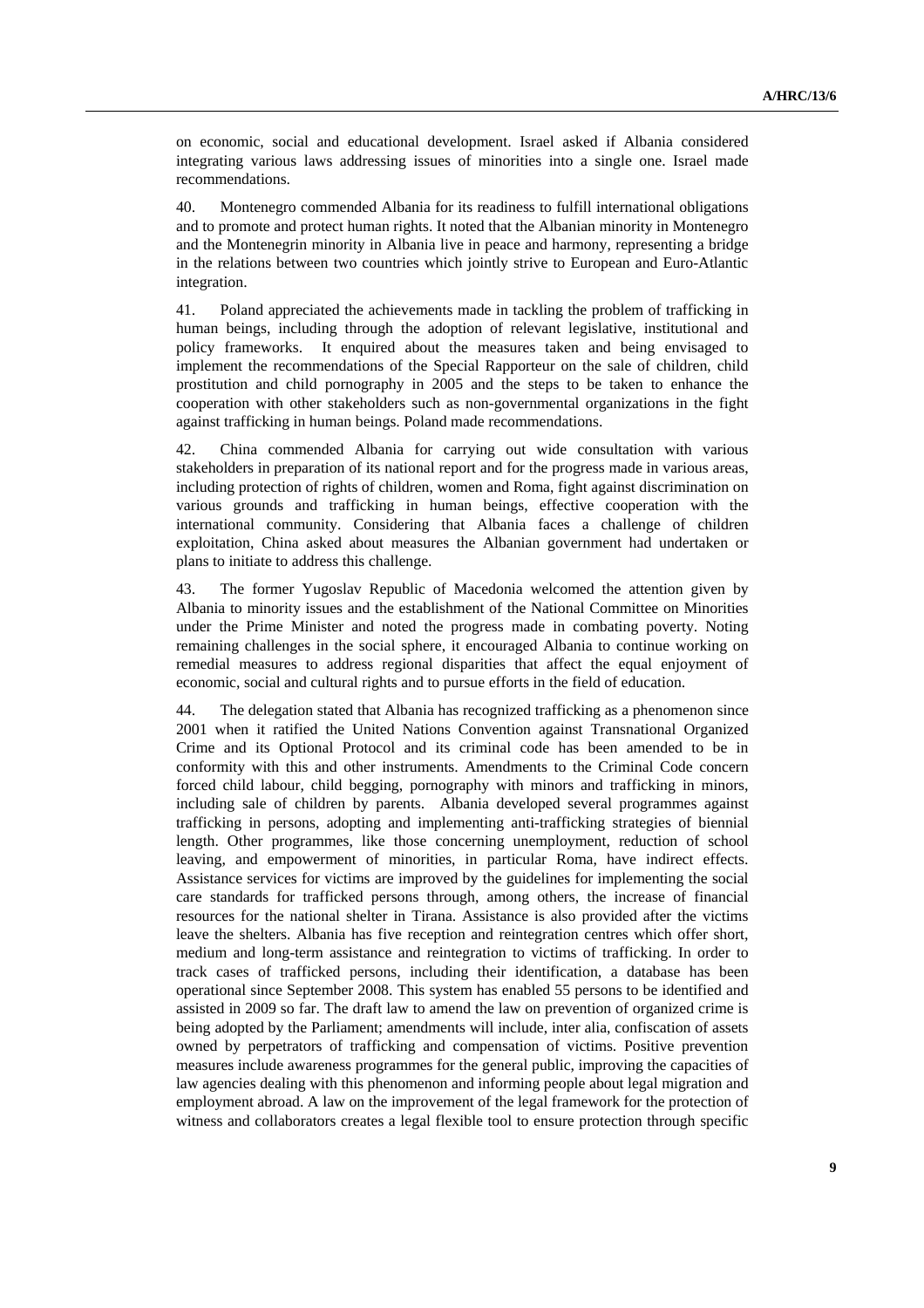and practical measures. On registration of children, the Albanian Government has taken measures for the improvement of the law on the civil registry and civil registration, which, inter alia, removes the administrative sanctions for those parents who did not register their children. A number of administrative bodies are now enabled to register births and as a result, 7,000 previously unregistered children have been declared by their own parents.

45. On the issue of illegal detention and torture during detention, the delegation stated that, in 2007, Albania amended article 86 of the Criminal Code providing a definition of torture, which is now in line with article 1 of the Convention against Torture. The Penal Procedural Code stipulates that no one should be subjected to torture or degrading punishment. The Code of Police Ethics prohibits acts of violence in the exercise of police duties, and the new law on the State Police emphasizes the obligation to maintain public order in accordance with the law on respecting and observing the human rights of individuals. In the process of reorganization of the police, Albania established a sector of complaints and discipline, which analyses and investigates the complaints of any citizen. Experts who are in charge of verifying the conditions of detention and guaranteeing constitutional rights have been systematically carrying out inspections at the detention facilities. In partnership with the Albanian Centre for Human Rights and the Council of Europe, specific training programmes for law enforcement offices have been organized. The Department of Crime Investigations at the Ministry of the Interior has published a manual entitled "Standard work procedures during crime investigations". The Public Order Department at the Ministry of the Interior has given authorization to the representatives of non-governmental organizations to inspect detention centres at any time. In 2008, the European Committee for the Prevention of Torture and Inhuman or Degrading Treatment or Punishment found that the majority of prisoners were treated correctly.

46. On conditions of detention, the law on the rights and treatment of pre-trial detainees and prisoners has been amended to prohibit the use of physical force against the incarcerated unless it is indispensable to stop violence. A new pre-trial detention facility has been financed by the Albanian Government. Improvements have been made to three operational detention facilities. The prisons strategy 2008-2013 and the master plan on predetention facilities have been implemented. Further infrastructure improvements and investments will be done in two other institutions in 2010 and building plans are already approved for three additional centres. The General Directorate of Prisons is implementing training programmes which are especially focused on vulnerable groups such as women, juveniles, drug-addicted persons and those at high risk of committing suicides. Rehabilitation programmes, educational and vocational training for detainees are in place. The Probation Service Law has played a crucial role in reducing the prison population, which diminished by 800 detainees in 2008 and 311 in 2009. All juveniles detainees are accommodated in separate sections of detention centres and specific educational, vocational programmes are available to them individually. Presently, there is no case of inhuman treatment recorded in the Albanian penitentiary system.

47. The Government adopted a five-year anti-corruption strategy consisting of concrete measures and monitoring indicators. This strategy is monitored by a inter-ministerial board constituted at a political and a technical level. Systemic reforms have been developed to combat corruption in the public administration. The legislation on procurement and education has been improved in compliance with United Nations and Council of Europe conventions on fighting corruption. The legislation includes 11 new offences related to corruption. Albania is part of a group of countries fighting corruption and, in this capacity, undergoes evaluation tests. The Government has also taken measures to encourage and reward citizens who denounce cases of corruption. A public administration law introduces new salary scales for judicial personnel. The national strategy on public administration aims to change the civil service by improving the recruitment system through meritocracy and career promotion. In 2009, the Department of Public Administration, in cooperation with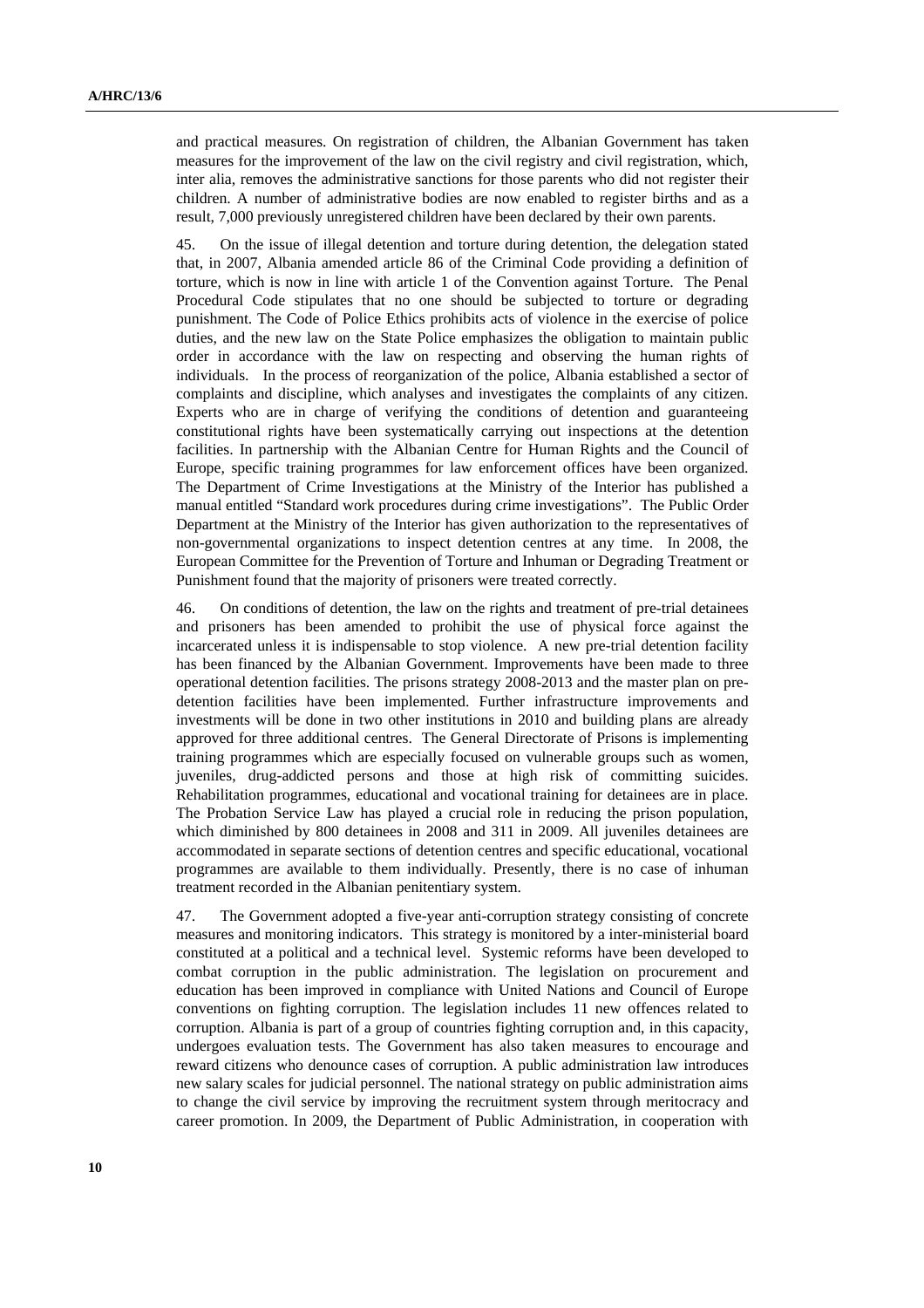the national institute for training, organized training on ethics, raising awareness of the fight against corruption and preventing conflict of interest. The forthcoming creation of administrative courts will contribute to enhance the judicial process in cases of conflict between citizens and the administration.

48. With respect to measures to combat domestic violence, the Government has introduced a law to counter domestic violence and has bolstered all the bodies dealing with violence against women, while including family violence in these measures. There is an action plan for 2010 to implement the above-mentioned law and to ensure equal opportunities between women and men. It provides for training sessions to raise awareness among all appropriate public officials, lawyers and people working in the area of education and includes the involvement of the Ombudsman. The Ministry of Labor, Social Affairs and Equal Opportunities is seeking to build the capacity of local authorities to set up programmes for sheltering victims of domestic violence. Efforts are being made to train 1,800 staff members to provide medical services victims of family violence are given opportunities to have accommodation in shelters and dedicated phone lines are being set up. This is done by the One UN Programme. From 2 November to 20 December 2009, a campaign to stop domestic violence was organized by the Ministry of Labour and all other relevant actors including at the international level. The campaign includes participation by members of Parliament. Clear measures for the next few years are in place to minimize domestic violence and to resolve these matters in conjunction with all relevant stakeholders, central and local government, civil society and international organizations, which are inter alia providing funding to help implement these measures.

49. On the question of the Roma minority, the delegation noted that since Albania's ratification of the national strategy in 2003, the Government has set up a technical secretariat to monitor implementation of the strategy in cooperation with the central and local governments. In the context of the Roma decade initiative the Government has adopted an action plan along with a dedicated budget. Four ministries are involved in four key areas of the Roma inclusion decade. The measures for 2010 to 2015 will be modified over time to improve the economic situation of the Roma in the country, taking into account the challenge this minority faces to counter discrimination.

50. Ukraine appreciated efforts aimed at combating trafficking in human beings and expressed satisfaction on the substantial progress in countering trafficking networks in the past years, which Ukraine considered to be a good practice. Ukraine made a recommendation.

51. Morocco appreciated the consultative approach employed by the Albanian Government for the preparation of its national report for the periodic process. It valued steps undertaken by Albania for the protection of minority rights and interesting and innovative measures undertaken for protection of children's rights. Morocco requested more information on implementation of the National Strategy on Children's Rights for 2005-2010 and its action plan as well as that of the Foster Care Strategy Programme. Morocco made a recommendation.

52. The Republic of Korea welcomed the considerable progress made in the fight against corruption. It noted the absence of a specific anti-discrimination law, and enquired about Albania's plans to adopt such legislation. It also noted concerns expressed in reports of various United Nations treaty bodies on trafficking in persons, especially women and girls. It made a recommendation.

53. Slovenia welcomed the progress made in the fight against corruption while enquiring about measures undertaken to fight it. It also asked about plans to contribute to strengthening the rule of law and to prevent any potential political pressures on the judiciary. It expressed concern about the situation of women and children's rights where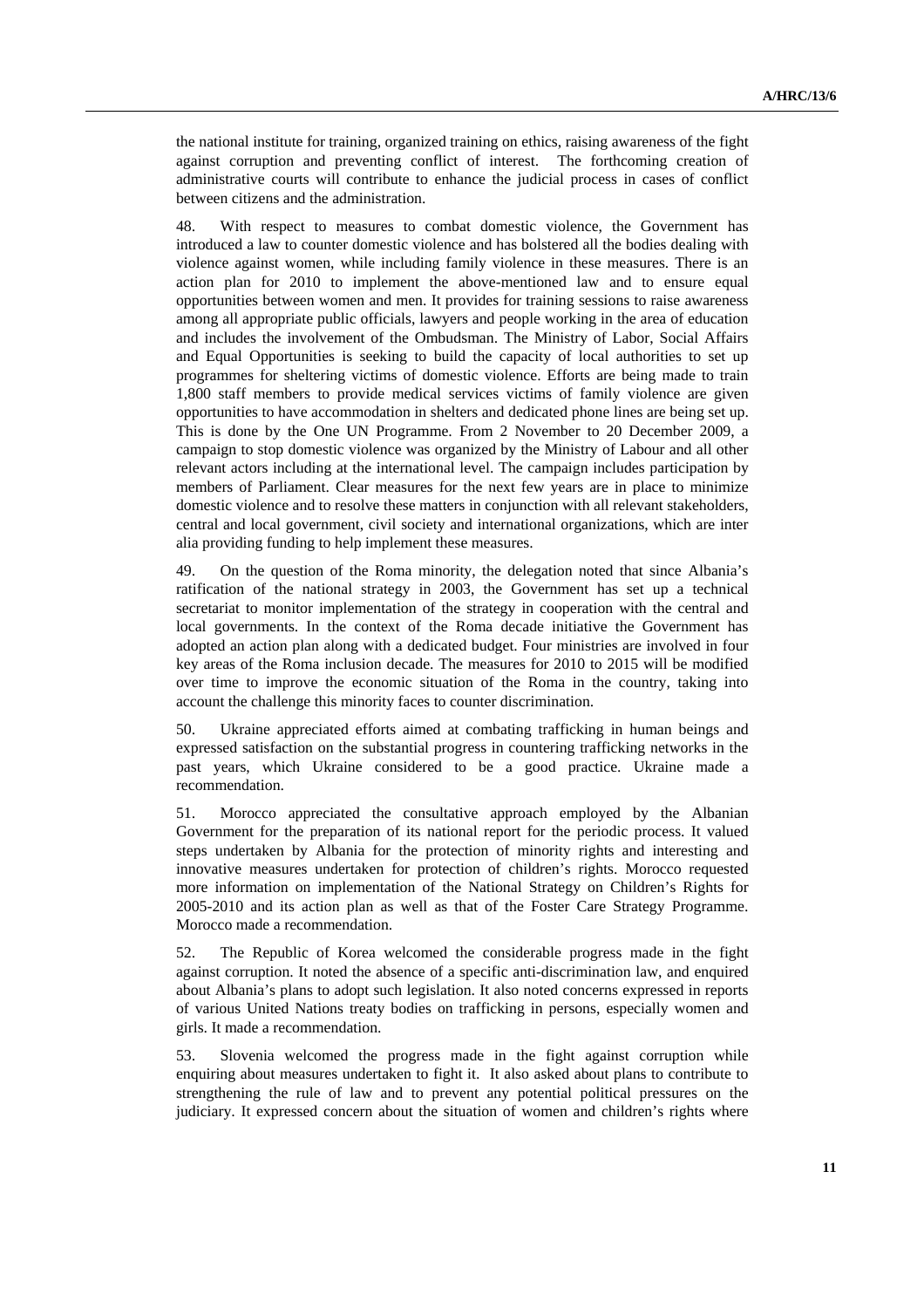practices continue to deviate from the national legal standards. It also highlighted the problems of domestic violence against women. It further asked about plans to support the programmes intended to help the victims of violence and human trafficking. Slovenia made recommendations.

54. Greece acknowledged Albania's efforts in fighting corruption, protection of minority rights, women rights, freedom of media and gender equality, and addressing domestic violence. Greece asked if the anti-corruption strategy had been evaluated, and requested further information about actions and measures to be undertaken in order to ensure full property restitution for members of Greek minority community; enhance media freedom and independence of journalists; and achieve better implementation of the legislation and increase public awareness on gender equality and women rights.

55. The United Kingdom of Great Britain and Northern Ireland underlined the range of domestic legislation to safeguard human rights and the improved representation of women in Parliament as a tangible result of legislative change. It noted the recent violent attacks against journalists, which raised concerns over freedom of expression and the adequacy of legislation that ensures editorial independence of the media, and promotes a climate in which journalists can operate without fear. Welcoming Albania's commitment to fight corruption, it noted that this remained a particularly serious problem and expressed its support for the call for a "more systematic and strategic approach" and the establishment of a convincing track record of verdicts and sanctions in corruption cases. The United Kingdom welcomed Albania's commitment to provide support and protection to victims and witnesses of human trafficking. It made recommendations.

56. The Syrian Arab Republic welcomed Albania's efforts made in the area of human rights, and further encouraged Albania to pursue their efforts in all areas, including health, the rights of women, children and minorities, as well as other areas, depending on the national needs and international commitments. It made a recommendation.

57. Romania appreciated that human rights protection had been a part of national policy of the country and that minority rights had received special attention. In line with concerns expressed by the Advisory Committee of the Framework Convention for the Protection of National Minorities (Council of Europe), Romania asked about effective enjoyment of rights of Vlachs/Aromanians and their representation in the State Minority Council.

58. Slovakia remained concerned about the persisting issue of trafficking in children for sexual exploitation and forced labour. Noting the prohibition of discriminatory practices by the Albanian Constitution and other applicable laws, it referred to reports of numerous cases of discrimination on various grounds. Slovakia made recommendations.

59. Kyrgyzstan noted the broad public involvement in the drafting of the national report. It also noted Albania's active efforts in combating corruption and the achievements made in combating human trafficking. It further noted the establishment of a national human rights protection system, including a functioning Ombudsman, a national committee for minorities, a committee for children's rights, a committee to eliminate child labour, a committee for people with disabilities and the establishment of a government department concerned with domestic violence. It expressed hope that Albania would continue its comprehensive reform programmes in protecting human rights and share experience in the areas where it had achieved positive results, particularly in preventing human trafficking and countering corruption.

60. Senegal welcomed Albania's efforts to improve its institutional framework for the protection of human rights, including children rights. It acknowledged the progress made in several areas, including the protection of rights of minorities and combating trafficking in human beings. Senegal requested further information on the draft law on children's rights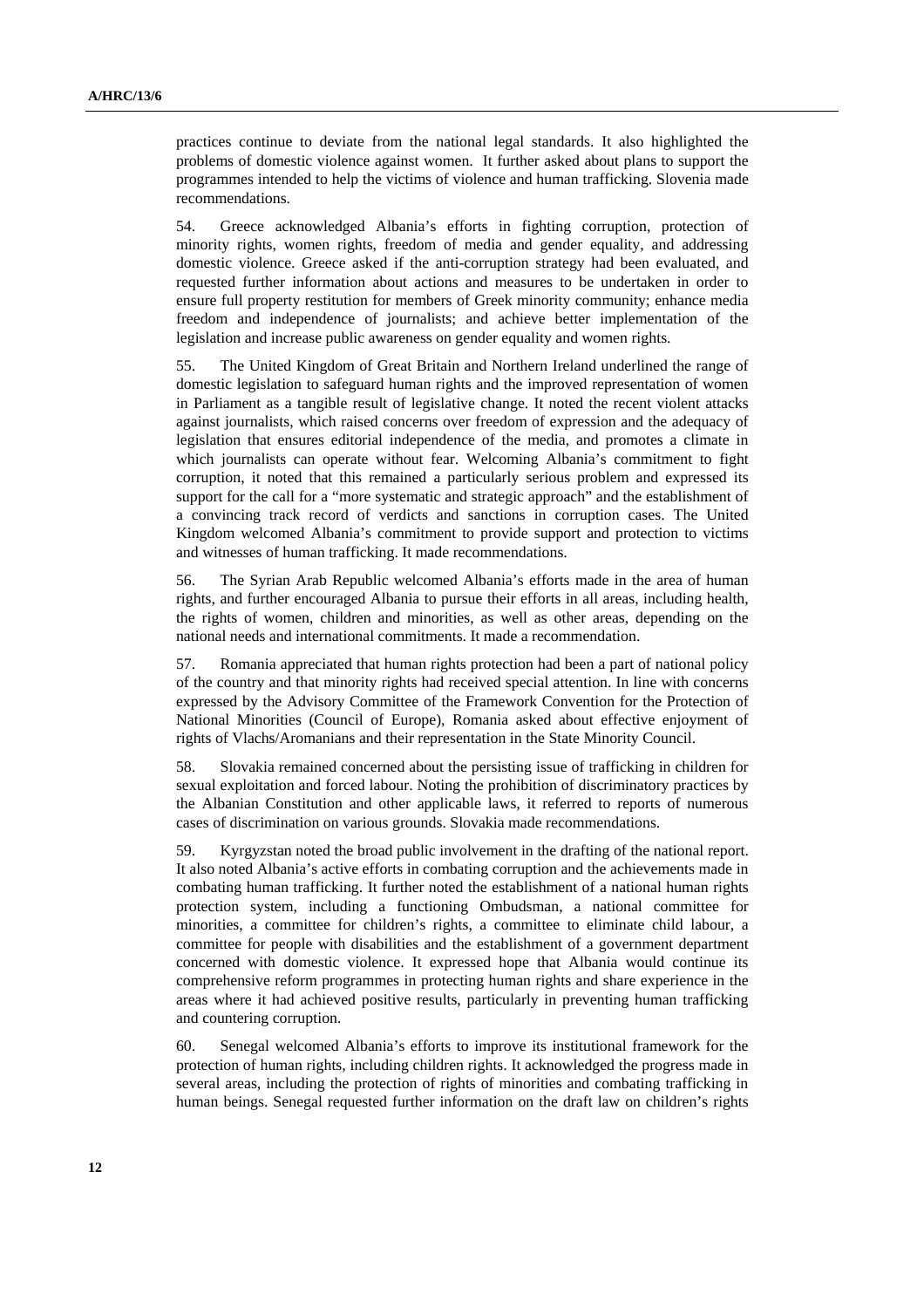mentioned in the national report and also on awareness-raising programmes to prevent discrimination. Senegal made recommendations.

61. Afghanistan noted that the guarantees of human rights and fundamental freedoms provided for in the Constitution were applicable to nationals, foreigners and persons without citizenship in Albania. It welcomed the establishment of the State Council of Minorities, the National Strategy for the Improvement of the Living Conditions of the Roma and the Committee for Equal Opportunity. It further enquired about the coordination of these institutions to achieve concrete results. Afghanistan made recommendations.

62. Latvia welcomed the good level of cooperation of Albania with United Nations and regional human rights mechanisms. While welcoming that Albania extended a standing invitation to all special procedures, Latvia invited all other countries to follow Albania's example.

63. Azerbaijan sought information about measures that Albania had undertaken for the representation of different minority groups in the public administration and the development and implementation of policies aimed at countering the various forms of discrimination. Azerbaijan made recommendations.

64. Argentina welcomed the re-establishment of the freedom of religion or belief. Argentina raised concerns at the use of corporal punishment of children as a disciplinary method. Argentina made recommendations.

65. Malaysia commended Albania's efforts to institutionalize respect of human rights and fundamental freedoms and its commitment to promote and protect human rights, evidenced by its accession to a number of international and regional human rights instruments. Malaysia made recommendations.

66. Jordan welcomed the establishment of the Ombudsman, an accredited national human rights institution. Albania acceded to a high number of international and regional human rights instruments with direct applicability and primacy over domestic laws. Jordan made a recommendation.

# **II. Conclusions and/or recommendations**

**67. The recommendations formulated during the interactive dialogue have been examined by Albania and the recommendations listed below enjoy the support of Albania:** 

**1. Consider signing the Convention on the Rights of Persons with Disabilities (CRPD) (Canada);** 

- **2. Sign and ratify CRPD and its Optional Protocol (Spain);**
- **3. Ratify CRPD (Azerbaijan);**

**4. Consider ratifying CRPD and its Optional Protocol, and accomplish the human rights goals set by the Human Rights Council in resolution 9/12 (Brazil);** 

**5. Consider accession to CRPD (Jordan);** 

**6. Ratify the main international human rights instruments, particularly CRPD and its Optional Protocol (Chile);** 

**7. Envisage the possibility of adhering to CRPD, which offers an important frame of reference in the area of promotion and protection of the rights of**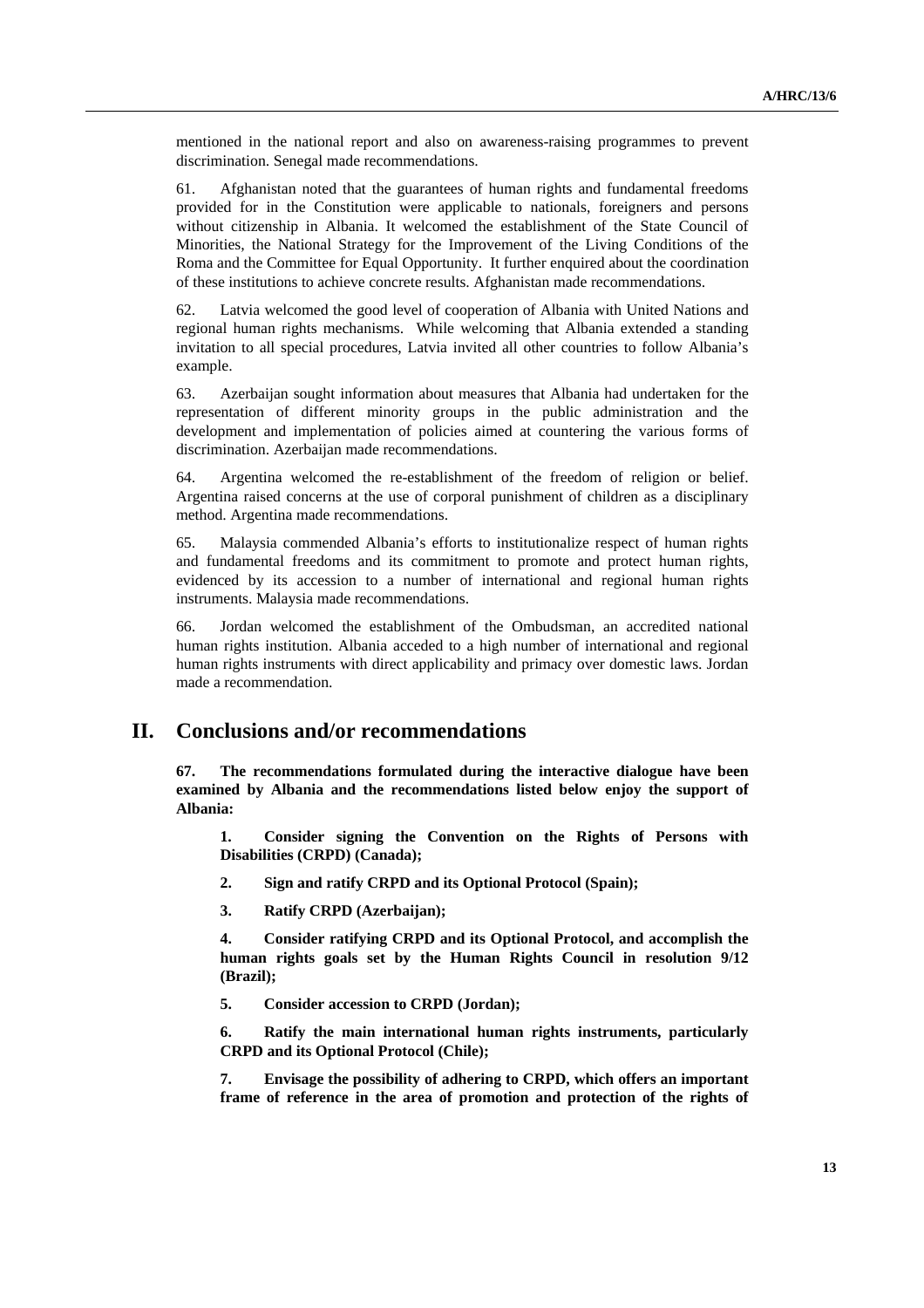**persons with disabilities, without underestimating the cost of implementing the related norms (Algeria);** 

**8. Continue its efforts towards harmonization of its national laws with its international human rights obligations (Egypt);** 

**9. Continue to make every effort to ensure that its national legislation is in line with international instruments (Libyan Arab Jamahiriya);** 

**10. Continue to improve its legislation to bring it in line with international human rights standards (Senegal);** 

**11. Review compliance of its criminal and civil codes with provisions on freedom of expression in the International Covenant on Civil and Political Rights (Czech Republic);** 

**12. Adopt the Law on the Rights of the Child and the Law against Discrimination as matters of priority, as well as measures to ensure the implementation of laws on birth registration (Norway);** 

**13. Promptly adopt and amend when necessary the Law on Anti-Discrimination, already prepared with civil society, to comply with international standards and ensure its due implementation in close cooperation with all stakeholders (Slovakia);** 

**14. Pursue its efforts to bring national legislation into line with international human rights standards and take this element into account when adopting a law on the rights of children (Morocco);** 

**15. Take further concrete steps to ensure that existing human rights legislation is implemented and enforced (United Kingdom);** 

**16. Strengthen its policy for the full guarantee of the rights of the child, with attention to combating child labour and the implementation of the Guidelines for the Alternative Care of Children, in accordance with Human Rights Council resolution 11/7 and draft resolution A/C.3/64/L.50 of the General Assembly. (Brazil);** 

**17. Consider fostering policies on combating child trafficking and define the crimes of the sale of children and child pornography (Brazil);** 

**18. Fully implement the National Strategy on Gender Equality and Domestic Violence, intended to tackle violence against women (Chile);** 

**19. Provide human rights education and training to police officers corrections officers and judicial staff aimed at the protection of women, persons of minority sexual orientation and gender identity and national minorities (Czech Republic);** 

**20. Recognizing the work of the National Council for Disability Matters, intensify necessary measures to improve specialized services for persons with disabilities, in particular in disadvantaged areas; develop reliable statistics on persons with disabilities and their access to basic services (Spain);** 

**21. Undertake awareness-raising campaigns to ensure the effective implementation of and respect for the laws of the State, in particular by ensuring the effective investigation and prosecution of honour killings and cases of violence, including domestic violence against women and children (Austria);** 

**22. Create more social awareness-raising campaigns against gender-based violence, with particular emphasis on its condemnation by the highest levels of**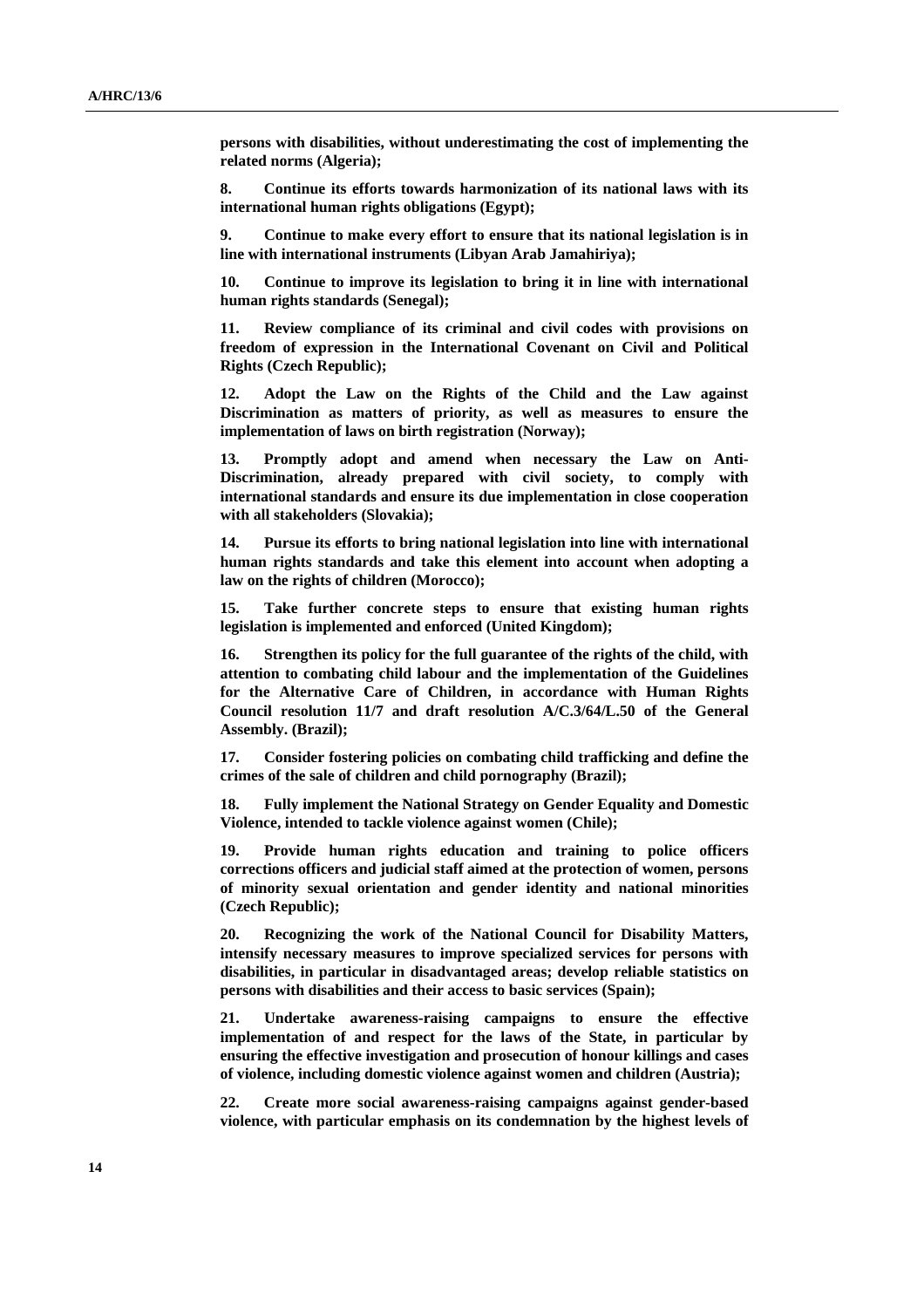**the Administration; and more human rights training programmes for employees in the security and justice sectors (Spain);** 

**23. Implement public education and awareness programmes on issues related to sexual orientation and gender equality and provide training to law enforcement, judicial and other relevant authorities with the same objective (Netherlands);** 

**24. Elaborate State policies and establish mechanisms targeting discrimination against marginalized and vulnerable categories of children (Norway);** 

**25. Develop further the National Strategy for Gender Equality and Domestic Violence adopted in 2007 in accordance with the recommendations made by the Committee on Economic, Social and Cultural Rights and the Committee against Torture (Israel);** 

**26. Introduce and disseminate specific awareness-raising programmes for all relevant judicial and police personnel aimed at the protection of children from trafficking (Poland);** 

**27. Take appropriate measures to improve the effectiveness and transparency of the strategies and actions to combat corruption (Belgium);** 

**28. Further intensify the fight against corruption, especially the corruption of State officials (Slovenia);** 

**29. Strengthen its national child protection system and ensure its full implementation; intensify its efforts to raise public awareness against trafficking in children for sexual exploitation and forced labour within its National Strategy for the Fight against Trafficking in Human Beings as well as other policies and programmes; and adopt appropriate rehabilitation and reintegration mechanisms for the victims (Slovakia);** 

**30. Take further measures to promote and protect the rights of women and children (Afghanistan);** 

**31. Continue giving priority and allocating adequate resources to the implementation of the national strategies on children and on combating child trafficking (Malaysia);** 

**32. Follow up on the legal framework for gender equality and domestic violence, including its application to law enforcement and judicial authorities handling cases of domestic violence, by taking more effective measures for its enforcement and increasing public awareness about the law in smaller towns and rural areas (Norway);** 

**33. Consider issuing a standing invitation to United Nations human rights special procedures (Brazil);** 

**34. Extend an open and permanent invitation to the United Nations special procedures mandate-holders (Chile);** 

**35. Consider extending a standing invitation to special procedures mandateholders (Mexico);** 

**36. Extend an open and permanent invitation to all special procedures (Spain);**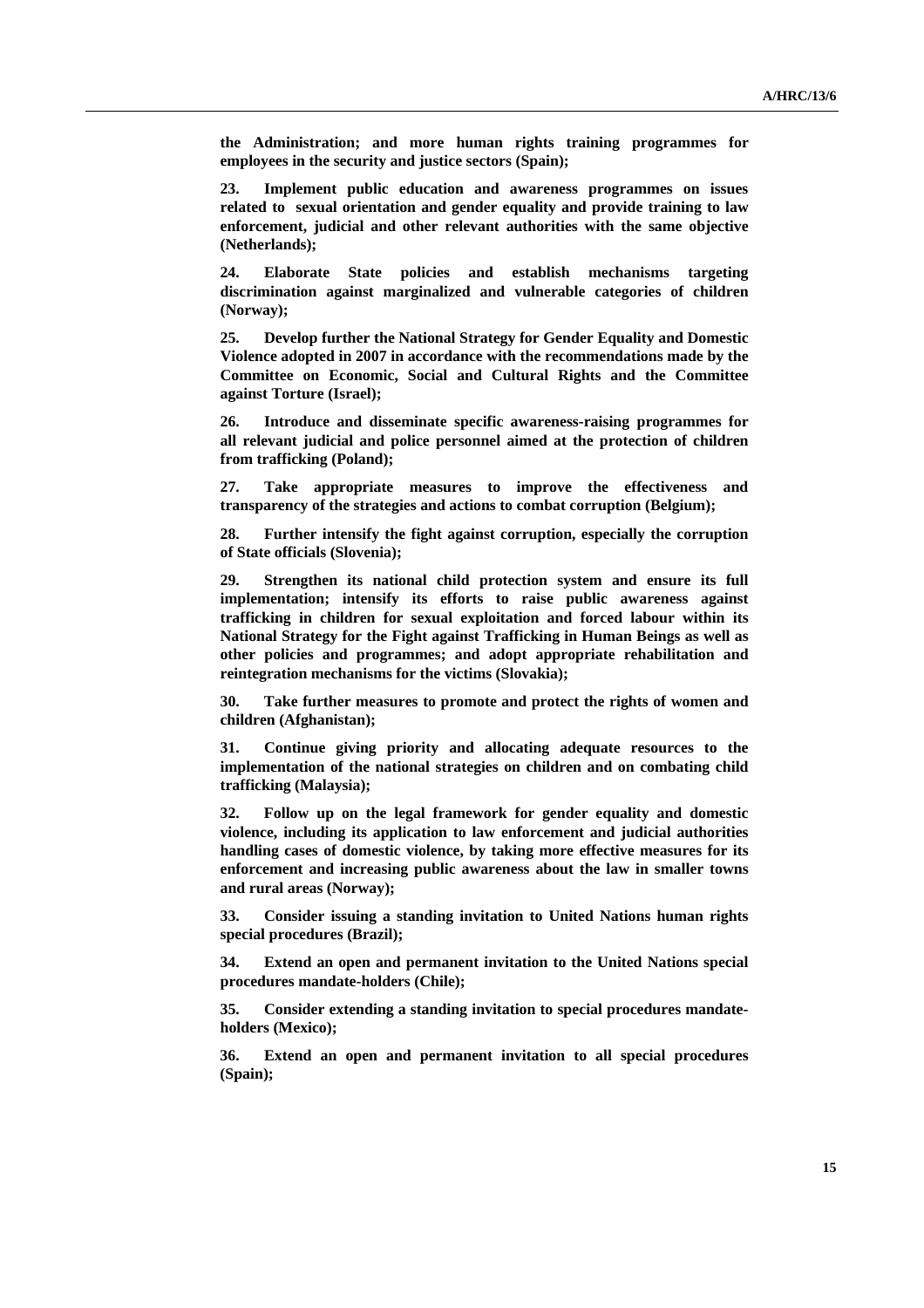**37. Issue invitations to all special procedures to enable them to visit the country and look into developments in the area of human rights (Syrian Arab Republic);** 

**38. Respond more regularly and in a timely manner to the questionnaires sent by OHCHR (Turkey);** 

**39. Accelerate its efforts towards the adoption of anti-discrimination and children's rights laws (Egypt);** 

**40. Continue and strengthen policies to combat all forms of discrimination, with special attention to discrimination against women, and establish a legal framework to combat domestic violence (Brazil);** 

**41. Take further measures to ensure equality between men and women, including through facilitation of women's participation in public affairs and the labour market (Sweden);** 

**42. Step up necessary measures to promote equality between men and women and strengthen the ongoing efforts for the prevention of domestic violence (Ukraine);** 

**43. Introduce for adoption a comprehensive, all-inclusive antidiscrimination law that includes protection against discrimination on the grounds of sexual orientation and gender identity (Netherlands);** 

**44. Amend the economic aid law and the property law so that they in no circumstances discriminate against women (Netherlands);** 

**45. Consistent with the recommendation of the Committee against Torture, strengthen the fight against impunity and look into all allegations of torture and ill-treatment committed by law enforcement authorities and prosecute those responsible for such acts (France);** 

**46. Investigate all allegations of torture or ill-treatment, prosecute those responsible and take all measures to ensure that impunity does not prevail (Denmark);** 

**47. Treat acts of torture by law enforcement officials according to the seriousness of their offence in line with previous recommendations of the Human Rights Committee (Germany);** 

**48. Intensify efforts to combat ill-treatment by police authorities (Norway);** 

**49. Improve the conditions of prisoners and pre-trial detainees and prevent any kind of abuse of prisoners by security personnel (Slovenia);** 

**50. Continue efforts to improve prison conditions (Russian Federation);** 

**51. Improve the conditions of detention for those held on remand and for convicted persons (Denmark);** 

**52. In light of the recent report by the Council of Europe's Committee for the Prevention of Torture, continue investments in prison and detention facilities, with a particular focus on improving material conditions for suspects held in police establishments and pre-detention centres (Norway);** 

**53. In light of the priorities established in the fight against domestic violence, take those effective measures that it deems appropriate for the realization of the emancipation of women, in particular through education and integration in the labour market, and extend them to rural areas (Algeria);**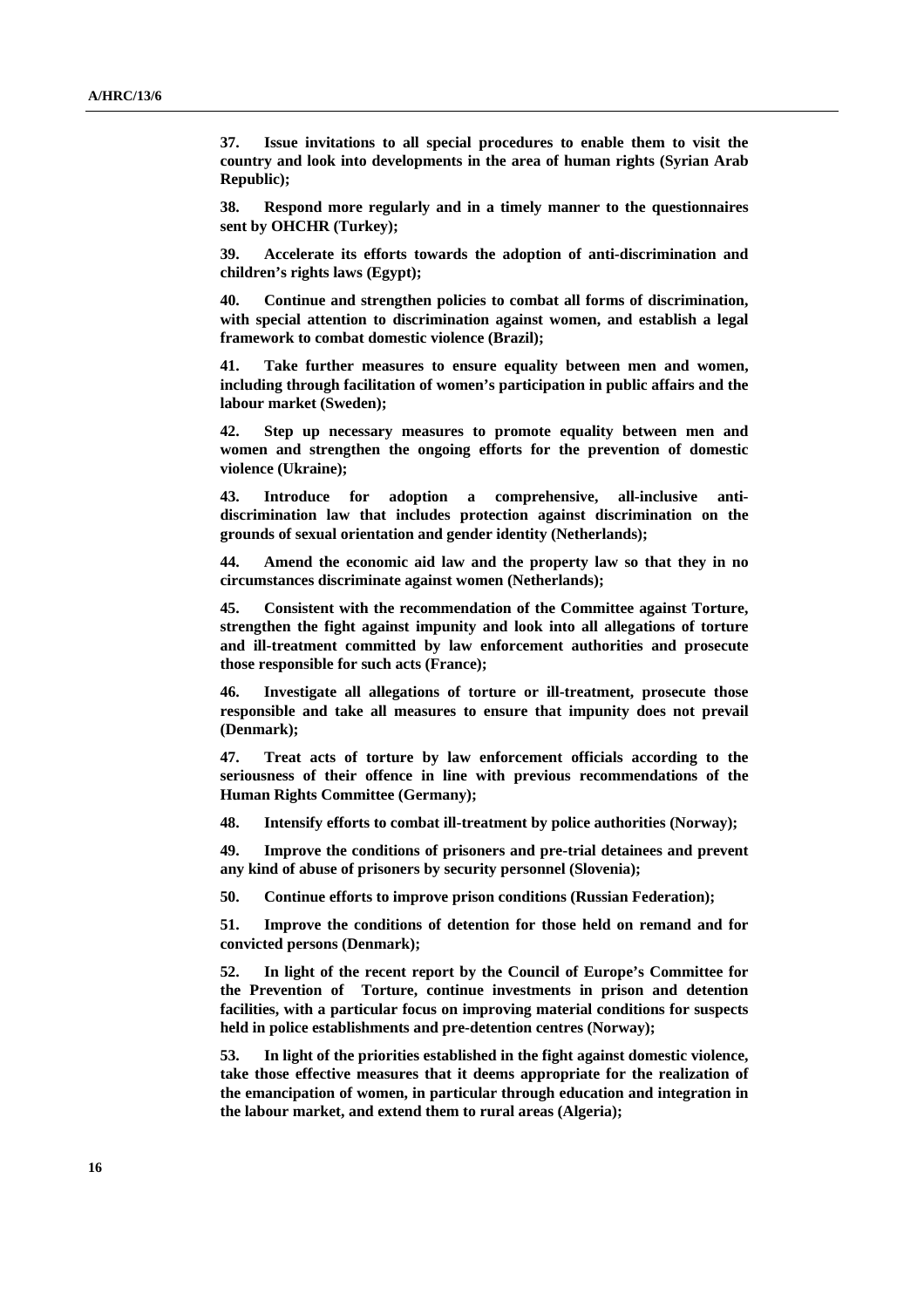**54. Adopt and implement robust measures to better address domestic violence (Canada);** 

**55. Continue efforts directed towards protection of the rights of women and children (Russian Federation);** 

**56. Strengthen efforts against all forms of violence against women, including domestic violence (Sweden);** 

**57. Remain vigilant on the issues of blood feud and domestic violence; develop and support programmes to provide help to victims of domestic violence (Slovenia);** 

**58. Intensify efforts to combat sexual violence and ill-treatment against women and children, including by providing specific training to law enforcement officers and judges (Malaysia);** 

**59. Pursue its efforts to diligently combat the smuggling and trafficking of persons and envisage appropriate channels for sharing its experience and its knowledge with countries that may wish to benefit from them (Algeria);** 

**60. Adopt and implement robust measures aimed at addressing human trafficking (Canada);** 

**61. Continue pursuing efforts to combat human trafficking, with emphasis on protection of victims (France);** 

**62. Continue efforts aimed at combating trafficking of human beings (Russian Federation);** 

**63. Further develop specific measures and rehabilitation programmes directed at the long-term reintegration of victims of trafficking (Poland);** 

**64. Bolster its efforts to address the issue of trafficking in persons, especially women and girls, in a more comprehensive and systematic manner that includes all aspects of prevention, protection and prosecution (Republic of Korea);** 

**65. Adopt further measures to fight human trafficking and assist its victims (Slovenia);** 

**66. Ensure that the Ministries of Labour, Social Affairs and Equal Opportunity take further steps to eliminate the worst forms of child labour, that they address the informal sector in these measures, and that they receive adequate training to detect and prevent unlawful child labour, improve the quality of and increase the number of workplace inspections in both formal and informal sectors, and work with the courts to effectively prosecute perpetrators (United States of America);** 

**67. Adopt the necessary reforms to improve the capacities and effectiveness of the national judiciary system (Belgium);** 

**68. Implement effective and comprehensive reform of the penitentiary system (Canada);** 

**69. Establish detention facilities for juvenile detainees (Italy);** 

**70. Take effective measures to accelerate the consolidation of property rights (Canada);** 

**71. Adopt further measures to ensure birth registration of all children (Czech Republic);**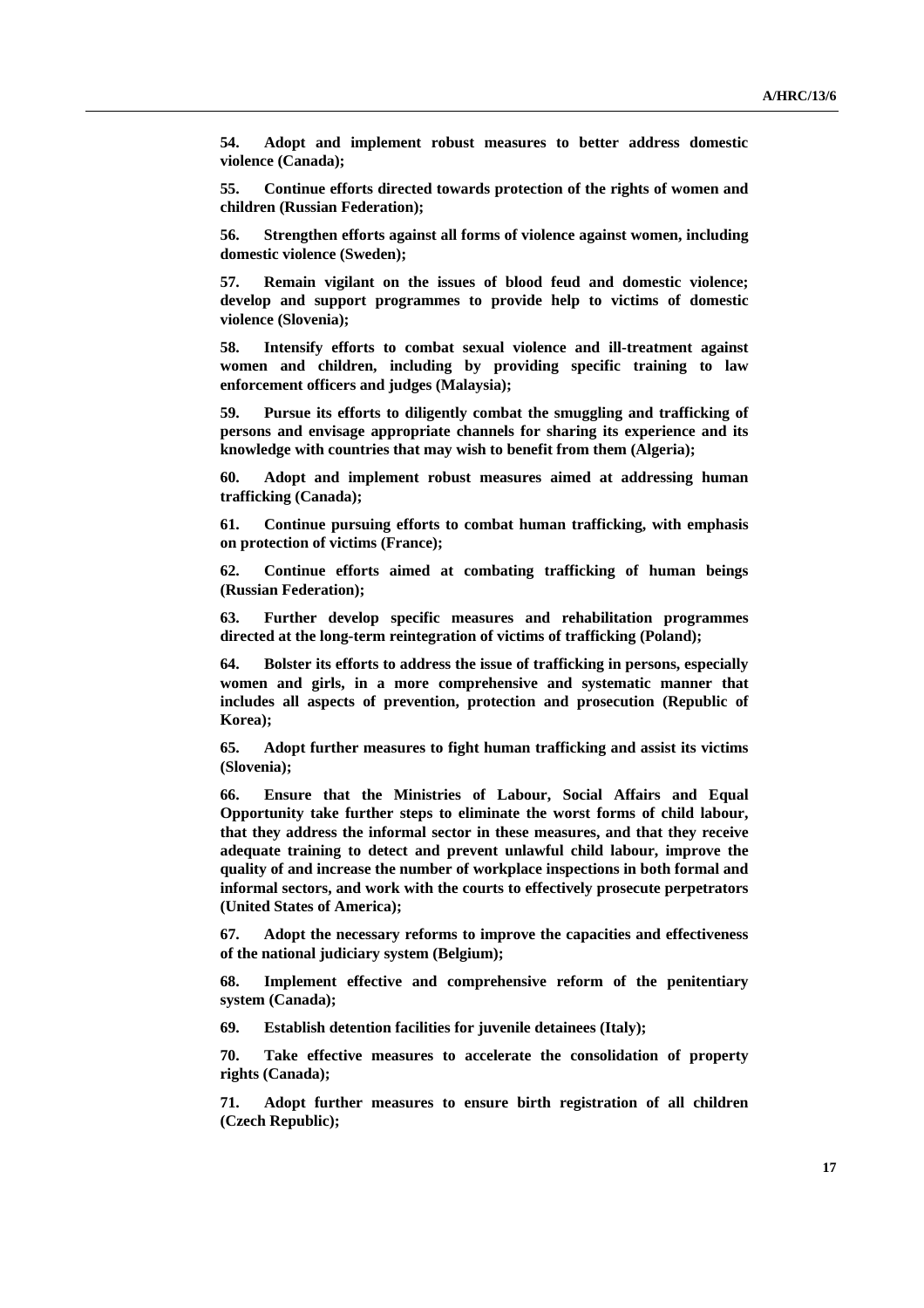**72. Facilitate and ensure registration of all children born in Albania (Mexico);** 

**73 Take appropriate measures to promote the registration of all children, paying particular attention to the most vulnerable and marginalized groups (Azerbaijan);** 

**74. Investigate and punish attacks and threats against journalists (Czech Republic);** 

**75. Continue the efforts to ensure full respect for freedom of expression and of the press, in accordance with Albania's international obligations (Sweden);** 

**76. Step up efforts to address the problem of unemployment, in particular in the rural regions, including through specially targeted programmes to stimulate economic growth and development in the poor and rural areas (Malaysia);** 

**77. Intensify efforts to reduce the infant mortality rate (Chile);** 

**78. Foster equal and unconditional access for all inhabitants of the country to health care and education (Chile);** 

**79. Adopt further measures to ensure protection of the human rights of children leaving care in particular through the provision of education, health and psycho-social support (Czech Republic);** 

**80. Fully implement its action plan to improve the living conditions of minorities, especially Roma (Canada);** 

**81. Increase the involvement of local authorities in the National Strategy on Roma and equip the Strategy with adequate financial means and evaluation mechanisms (France);** 

**82. Intensify its efforts to promote ethnic tolerance and adopt a strategy for the integration of persons of a different ethnic origin (Germany);** 

**83. Further strengthen its efforts to address minority issues with the aim of overcoming the remaining obstacles to the full implementation of the human rights of minorities as one of the most vulnerable groups within society (Bosnia and Herzegovina);** 

**84. Continue fostering educational attainment of Roma children as indicated in the 2004 common country assessment report (Israel);** 

**85. Ensure that all members of ethnic and linguistic minorities, recognized as such or not, should enjoy all social rights and should be protected from any forms of discrimination (Argentina).** 

**68. Albania considers that recommendations Nos. 8, 9, 10, 11, 12, 13, 14, 16, 19, 20, 21, 22, 24, 27, 28, 29, 30, 33, 34, 35, 36, 37, 38, 39, 40, 42, 43, 44, 45, 46, 47, 48, 49, 50, 51, 52, 54, 58, 59, 61 63, 64, 67, 68, 69, 72, 73, 78, 79, 81, 82, 84, 85 above are either already implemented or in the process of implementation.** 

**69. The following recommendations will be examined by Albania, which will provide responses in due time. The response of Albania to these recommendations will be included in the outcome report to be adopted by the Human Rights Council at its thirteenth session:** 

**1. Ratify those treaties which have not yet been ratified, such as the Optional Protocol to CESCR and CRPD and its Optional Protocol (Argentina);**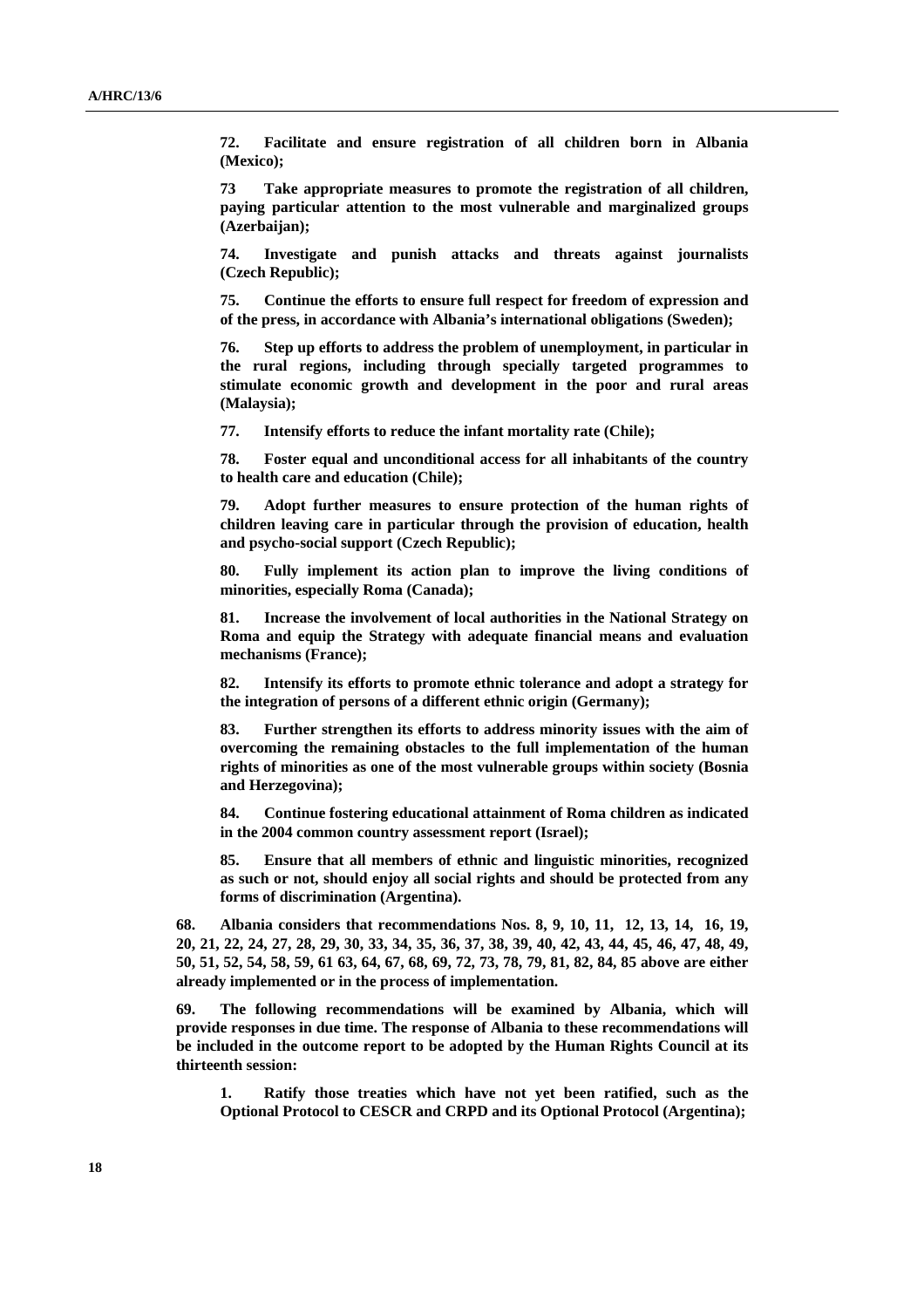**2. Increase the age of leaving care to 18 years and enact and implement legislation aimed at improving support for children in care as well as after leaving care, in particular with regard to access to education and vocational training (Austria);** 

**3. Include in the relevant legal framework the definition of the crimes of sale of children and child pornography (Mexico);** 

**4. Consider establishment of a national human rights institution in accordance with the Paris Principles (Egypt);** 

**5. Adopt a comprehensive national action plan that (a) includes clear objectives and tangible measures to implement all human rights; (b) allocates financial and human resources for each measure envisaged; and (c) establishes an evaluation mechanism for regular monitoring of the measures (Belgium);** 

**6. Implement measures to eliminate the practice of customary law and traditional codes of conduct discriminating against women (Germany);** 

**7. Include sexual orientation and gender identity specifically in antidiscrimination legislation, and consider using the Yogyakarta Principles on the Application of International Human Rights Law in relation to Sexual Orientation and Gender Identity (Spain);** 

**8. Strengthen measures to eliminate customary practices leading to violence, in particular vendetta and honour killings and domestic violence, and ensure effective access of potential and actual victims to protection (Czech Republic);** 

**9. Take effective measures to guarantee the independence of the judiciary and to put an end to infringements of judiciary independence through rapid, in-depth, independent and impartial investigations into allegations of interference as well as prosecutions and sanctions against the perpetrators (Belgium);** 

**10. Take measures to prevent the unnecessary admission of children to institutional care and to support the reintegration of children into their biological families (Austria);** 

**11. Prevent any kind of political or other pressures against the independence of the judiciary system and bodies (Slovenia);** 

**12. Take steps to tackle the current "culture of impunity" and ensure that high-level cases of alleged corruption are brought to court and processed appropriately (United Kingdom);** 

**13. Follow the recommendations in the final report of the Organization for Security and Co-operation in Europe on the 28 June elections to minimize the politicization of the Media Monitoring Board and to facilitate training for the Board members in quantitative and qualitative media analysis (United States);** 

**14. Strengthen protection of journalists against intimidation, death threats and attacks (Czech Republic);** 

**15. Improve the legal definition of children at risk of losing parental care, take measures to systematically identify children at risk, and provide adequate support and other services to prevent separation of children from their families (Austria);**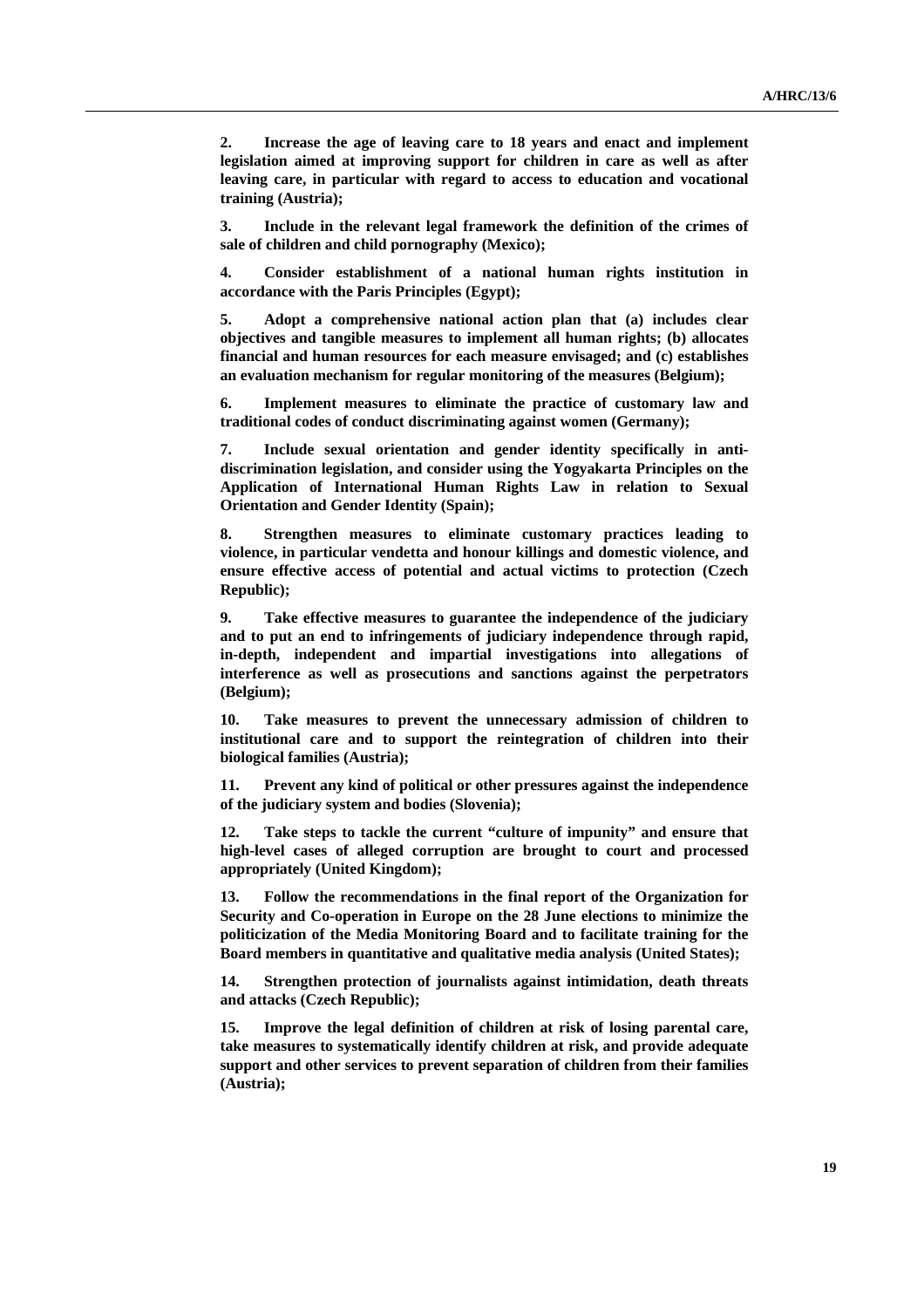**16. Take measures to create and strengthen the system of public care for boys, girls and adolescents who need such care, to ensure that they stay in the system until the age of 18 years as needed and that they are prepared for successful reintegration into society (Uruguay);** 

**17. Take action to improve both the legal framework and the overall climate in which the media operate, in order to safeguard freedom of expression and independence of the media (United Kingdom);** 

**18. Seek technical assistance from OHCHR and UNICEF, among others, on juvenile justice as recommended by the Committee on the Rights of the Child (Afghanistan);** 

**19. Request technical assistance from OHCHR for the harmonization of domestic legislation with the international human rights standards (Senegal).** 

**70. The following recommendations did not enjoy the support of Albania:** 

**1. Prohibit corporal punishment as a method of admonishing children and adolescents (Chile);** 

**2. Prohibit by law the practice of corporal punishment of children as a disciplinary method (Argentina).** 

**71. With regard to the two recommendations above, Albania offers the following comment:** 

**"The Albanian legislation provides necessary measures to address domestic violence including violence against children. The Law on Measures against Domestic Violence (article 10) provides a set of protective measures for victims of domestic violence. Domestic violence is included as a penal offence in the Penal Code of the Republic of Albania."** 

**72. All conclusions and/or recommendations contained in the present report reflect the position of the submitting State(s) and /or the State under review thereon. They should not be construed as endorsed by the Working Group as a whole.**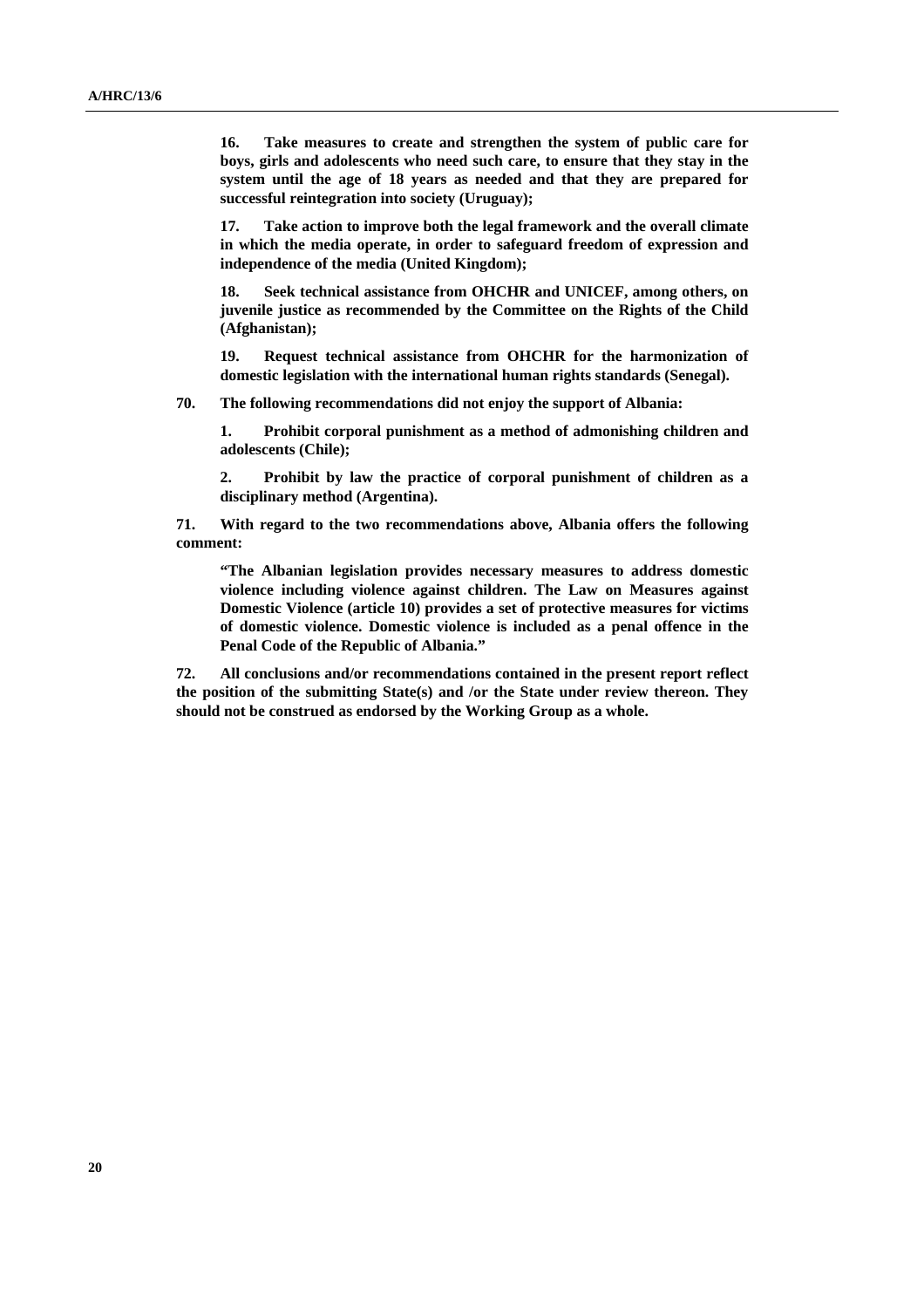### **Annex**

### **Composition of the delegation**

The delegation of Albania was headed by Genc Pollo, State Minister for Reforms and Relations to the Parliament and composed of 26 members:

- H.E Mr. Sejdi **QERIMAJ**, Ambassador, Permanent Representative of the Republic of Albania to the U.N. Geneva. *Representative*
- Mr. Klevis **LIMAJ**, Chief of Cabinet. State Minister on Reforms and Relations to the Parliament
- Mr. Qirjako **QIRKO**, Head of the UN Reporting Section, MFA, Albania
- Ms. Brunilda **PECI**, Desk Officer, UN Reporting Section, MFA. Albania
- Ms. Helena **PAPA,** Coordinator, Department on Internal Administrative Control and Anticorruption. Council of Ministers, Albania
- Mr. Kleves **BITRO,** Chief of Cabinet. Ministry of Labour, Social Affairs and Equal Opportunities. Albania
- Ms. Denada **SEFERI**, Director of the Social Policy Services Department. Ministry of Labour, Social Affairs and Equal Opportunities. Albania
- Ms. Ilda **PODA**, Expert. Department on the Social Policy Services. Ministry of Labour, Social Affairs and Equal Opportunities. Albania
- Mr. Stavri **LAKO,** expert, Ministry of Labour, Social Affairs and Equal Opportunities.*"* Albania
- Ms. Blerina **TEPELENA**, Expert. Technical Secretariat on Roma Issues. Ministry of Labour, Social Affairs and Equal Opportunities. Albania
- Ms. Brunilda **DERVISHAJ**, Expert on Issues of Equal and Gender Identity at the Department of the Equal Opportunities. Ministry of Labour, Social Affairs and Equal Opportunities. Albania
- Ms. Luljeta **KRASTA**, Expert. Department on the Labour Policy.
- Mr. Ndrek **ISMAILI**, Chief of Sector of the Section on the Rights of Persons with Disabilities. Ministry of Labour, Social Affairs and Equal Opportunities. Albania
- Mr. Ervin **HOXHA**, Chief of Sector of the Order and Public Security Section. Ministry of Interior. Albania
- Mr. Ilir **ZHURKA**, Expert at the Section against Domestic Violence. Ministry of Interior. Albania
- Ms. Irena **TAGA**, Director of the Anti –Traffic Department. Ministry of Interior. Albania
- Ms. Irida **ZOGOLLI**, Chief of Sector at the Procedures and Documentation Sector. Ministry of Interior. Albania
- Ms. Elvisa **PETOSHATI**, social worker on the issues of refugees and asylum seekers. National Accommodation Centre. Tirana. Albania